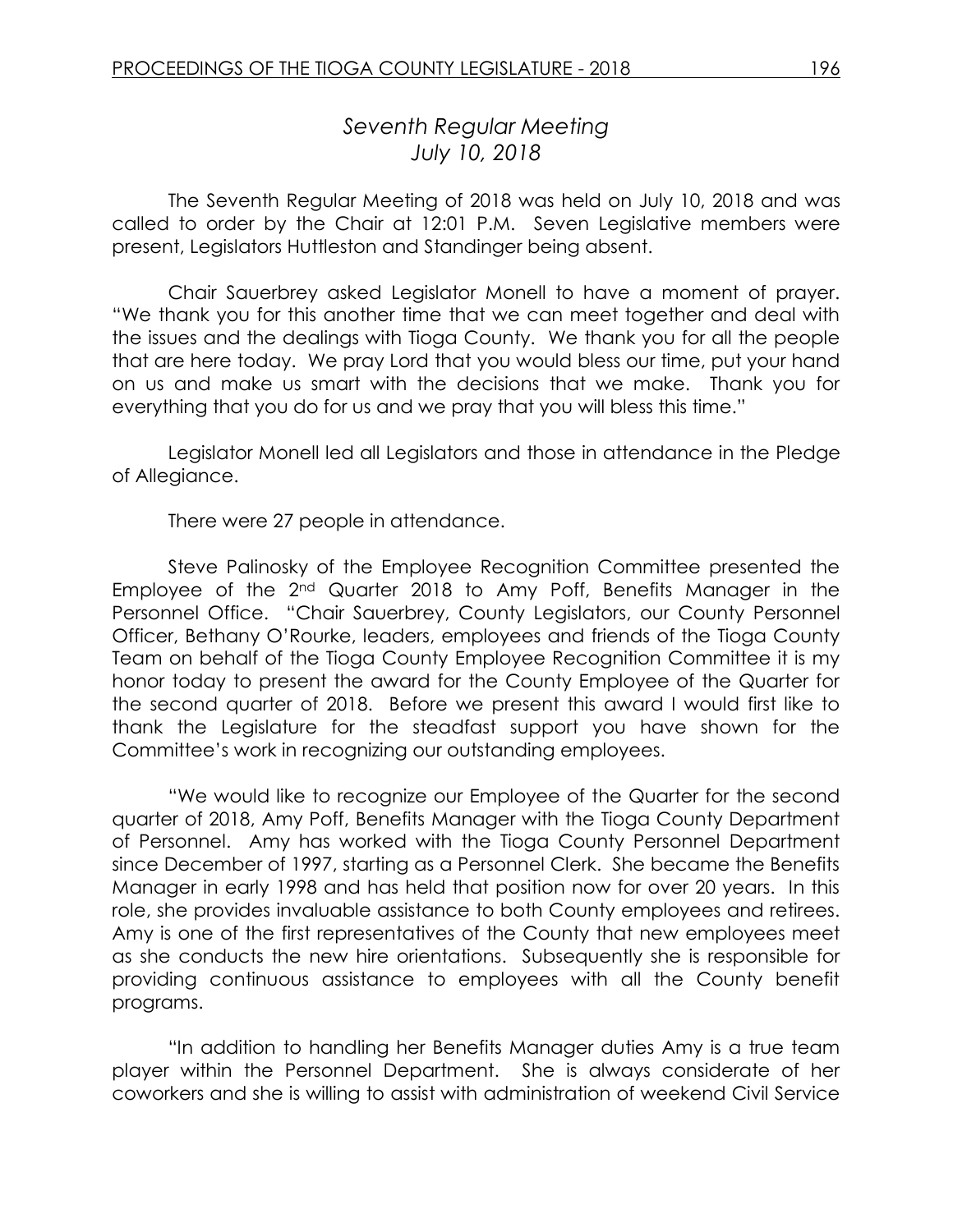exams or any other need that arises. Despite the volume of work, night meetings, phone calls, drop-in visitors needing assistance and the inundation of e-mails she receives daily Amy manages to effectively meet all of her responsibilities while consistently maintaining an impressive level of courteous customer service. Now is the point where I would go on about the special things that Amy does like her secret life as a CIA operative, but I would just like to say that outside of work Amy enjoys spending time with her friends and with her family. It is because of all that she does in support of the Tioga County workforce and her patience and compassion in her conduct that the Employee Recognition Committee has selected Amy as Tioga County's Employee of the second quarter of 2018."

Legislator Hollenbeck spoke. "You are going to hear it all today about Amy, a great pick, asset to the County, team player, and there is probably not any of us here in the whole County that she has not helped in one way or another. We are all proud for Amy and the bottom line is Amy is a quality person too. Congratulations."

Bethany O'Rourke, Personnel Officer spoke. "I of course want to say congratulations to Amy and as you will not be surprised to hear when the Employee Recognition Committee members showed up at our staff meeting to announce to her that she had been named as the second quarter recipient she tried to get them to give it to somebody else. She did not want the award. Although she has been recognized in the past I hope that she will understand how we all believe that she is so deserving of the award yet again and I appreciate her dedication and hard work every day in our office. It is nice that the employees and the retirees have recognized her as well in nominating her for this award. Congratulations."

Amy Poff, Benefits Manager spoke. "I am not a good public speaker so I will try to read between the lines. I think Steve was trying to say I am boring, that is why it was brief about my life outside of Tioga County. I just want to thank you all very much and I think what Bethany was trying to say is I already have the limelight once so it was not necessary to give it to me again, but I appreciate it very much.

"I think I have unfairly stuffed the ballot box because I have the advantage of interacting with all Tioga County employees, like Steve said I meet everybody through orientation so I have a very unfair advantage, everybody knows me. I know there are a lot of other deserving County employees who go unrecognized because a lot of what they do is serving the community or they do not interact with a lot of other employees, so I just want to thank all of those other employees who may not get recognized because they may not be well known by their coworkers. I am very grateful for my job with Tioga County and I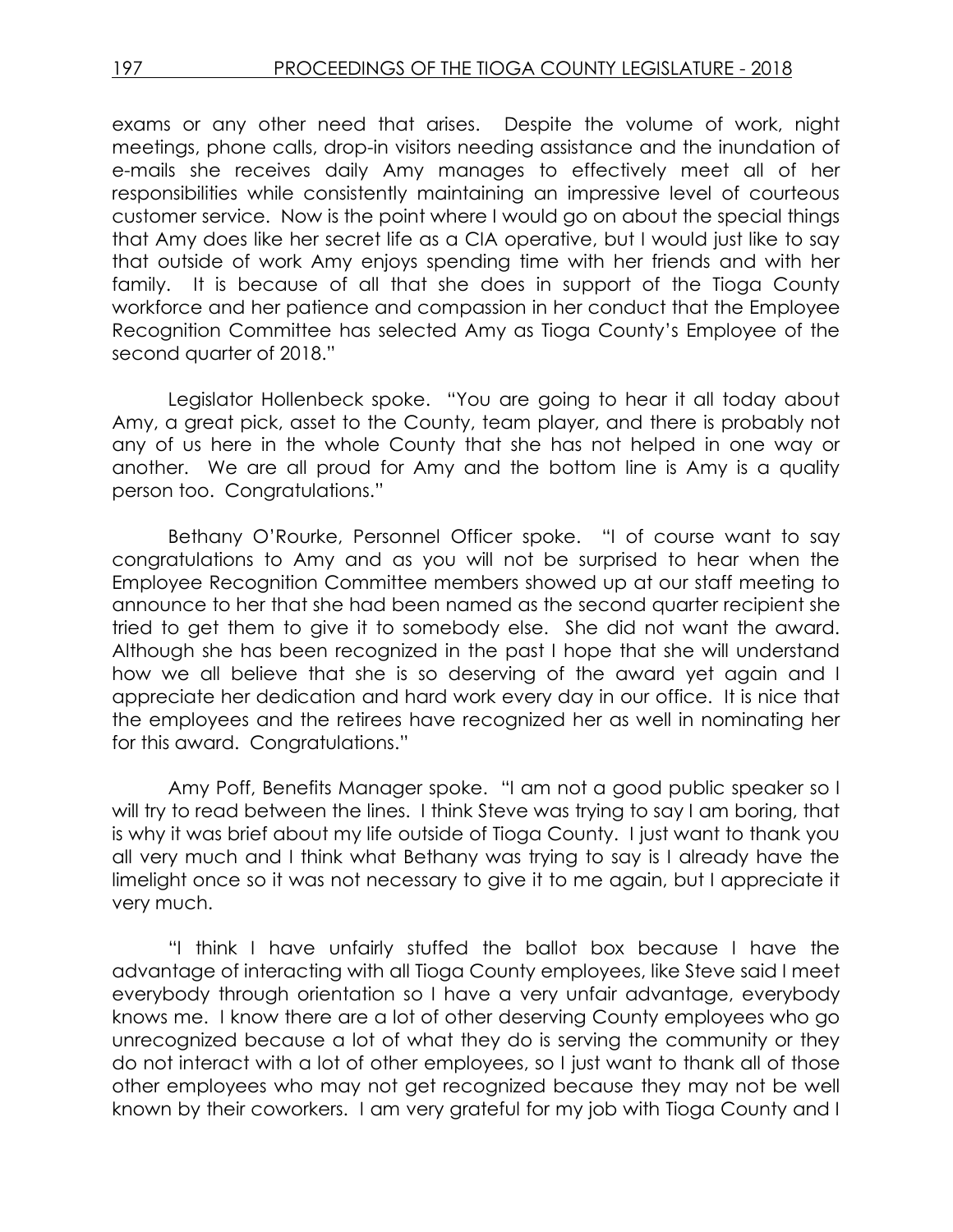enjoy working with all the employees and coworkers who work so hard for the County. Thank you very much."

Chair Sauerbrey asked for a unanimous motion for the adoption of the following recognition resolutions, seconded unanimously and carried.

Legislator Mullen read and presented the following recognition resolution to Tim Jewell, Captain, Tioga County Sheriff's Office.

Legislator Mullen spoke. "I was going to dress up today, but I wanted to show Tim this is the retirement attire. Missy gave me the honey to do list and that is in a crate in my truck and I will bring it over to you later."

There was a unanimous motion for the adoption of the following recognition resolution, seconded unanimously.

| REFERRED TO:          | <b>PUBLIC SAFETY COMMITTEE</b>                |
|-----------------------|-----------------------------------------------|
| RESOLUTION NO. 150–18 | <b>RESOLUTION RECOGNIZING</b><br>TIM JEWELL'S |
|                       | 25 YEARS OF DEDICATED                         |
|                       | SERVICE TO TIOGA COUNTY                       |

WHEREAS: Tim Jewell was appointed as Deputy Sheriff on 5/24/93; promoted to Road Patrol Sergeant on 1/1/00; promoted to Investigator on 1/1/2004; and promoted to Captain on 5/1/09; and

WHEREAS: Tim Jewell has been dedicated and loyal in the performance of his duties and responsibilities during the past 25 years to Tioga County, thereby earning the respect of his colleagues and peers throughout Tioga County; and

WHEREAS: Tim Jewell will retire from the Tioga County Sheriff's Office on July 27, 2018; therefore be it

RESOLVED: That the Tioga County Legislature, on its own behalf, as well as on behalf of the citizens of Tioga County, express sincere gratitude to Tim Jewell for his 25 years of dedicated and loyal service to the residents of Tioga County; and be it further

RESOLVED: That this resolution be spread upon the minutes of this meeting and a certified copy be presented to this outstanding employee, Tim Jewell.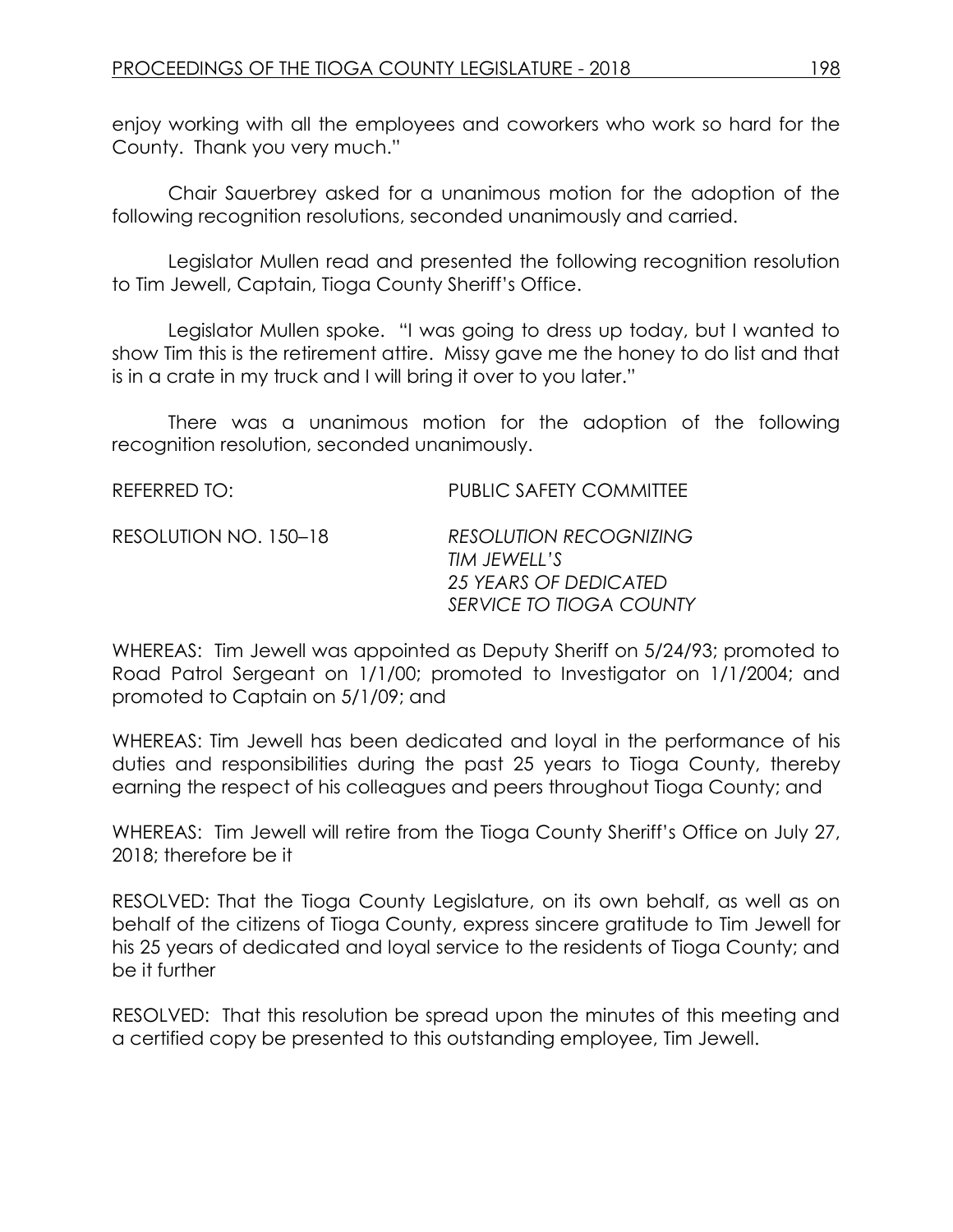Unanimously Yes – Legislators Monell, Mullen, Sauerbrey, Roberts, Sullivan, Weston and Hollenbeck

No – None.

Absent – Legislators Huttleston and Standinger.

#### RESOLUTION ADOPTED UNANIMOUSLY.

Legislator Mullen spoke. "I have known Tim for 25 years and I said this in past retirements of Sheriff's deputies it is one of the great honors of my being a Legislator and being the Chair of Public Safety is I get to say congratulations to a great friend. I love this guy and I do not want to get too emotional, but there are a few times when this man had my life in his hands and I am here today because of Tim. I stand by my memo that you were doing 65 in the jeep when you creamed the deer. I will tell you that it was an honor working with Tim every day and Tioga County is losing a tremendous officer.

"I know Tim on a very personal level and I know he stayed here when he could of left like many have, but Tim is what we all hope to achieve and inspire to. On a lighter side I will say this, what happens at deer camp stays at deer camp. I am not going to sing the deer camp blues today, there is not enough inebriation for that to take place. We are blessed to have Tim have served us for 25 years and on July 28<sup>th</sup> there will be a great chasm in Tioga County, but I know his dedication to service and the inspiration and leader and the guidance he has given to those that are coming up behind him, they will fill that void with giving the respect and honor to the position that Tim has held.

"I am sad to see you go, but I am glad to see you walk away and only a police officer knows what I mean by that because we all saw what happened in Corning last week and it is truly one of the most dangerous jobs we ask these men and women in uniform to go do, to run into things that your average person runs away from and being the Supervisor and have to ask people that you love and know and work with every day to run into those situations is a difficult thing, and I know Tim's leadership and style, it is the same as mine, is you never ask somebody to do something you would not do yourself and I know the dedication and the loyalty the Sheriff's deputies have for Tim, that if Tim Jewell asked you to do something, to do it because you know that Tim would do it for you. I am going to miss you my dear friend."

Undersheriff Mike Jackson spoke. "Congratulations to Tim. As Dennis said I am sad that he is leaving, I think we all are, but I am very happy for him because this is really what he has worked towards. By the way he is going to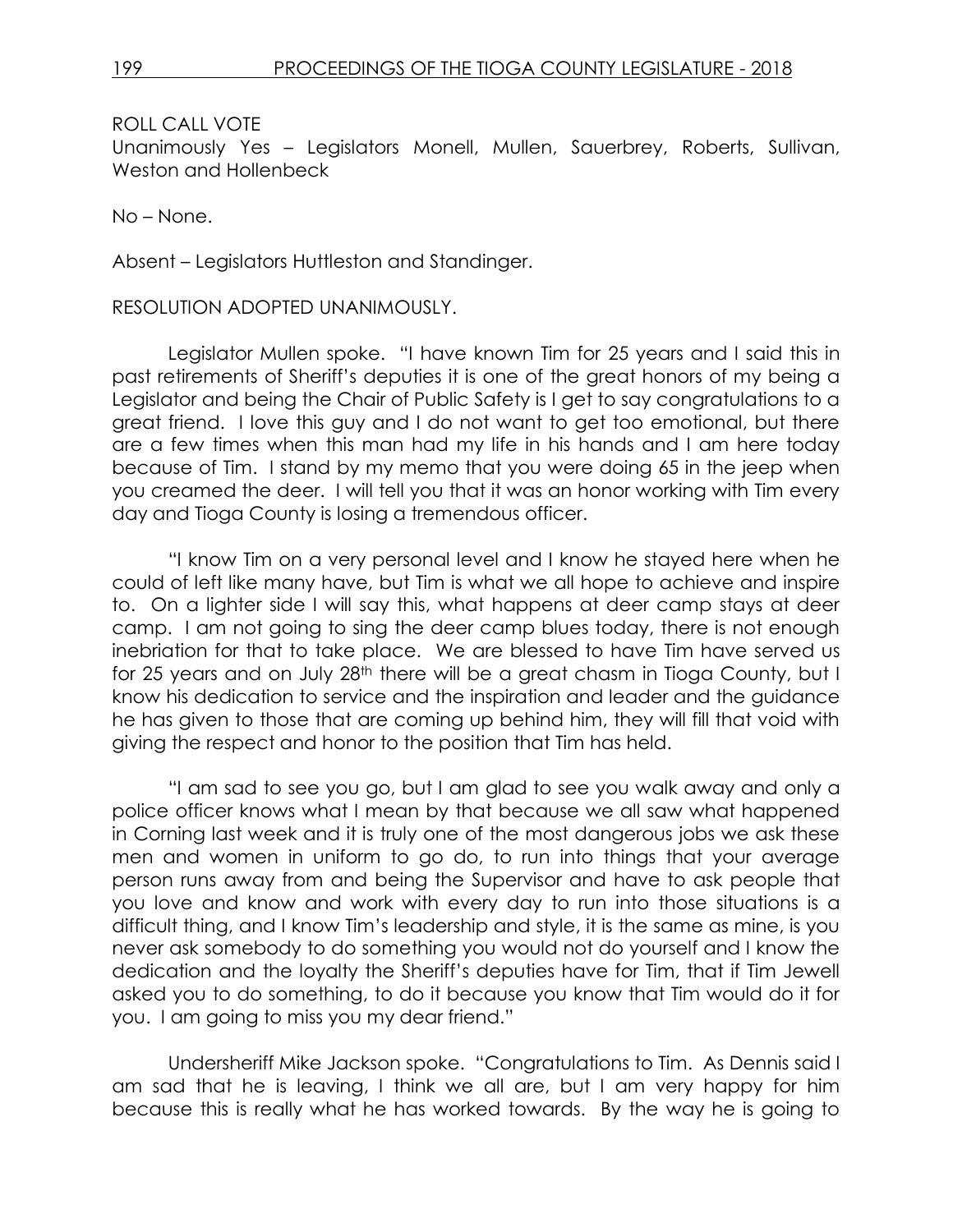another full time job, so it is not like he is just riding off into the sunset too or go to deer camp for which I have never been invited to attend by the way. Unfortunately the Sheriff could not be present here, I know he wanted to, but he has a meeting with the Senator back at the office so I volunteered to say a few remarks and I did promise Tim that I would keep it brief.

"Just a few words about my friend and soon to be fellow co-executive officer, Captain Tim Jewell. To this day I can remember sitting on the interview team back in 1993 when I first met Tim. He was fresh out of college, one of our first deputy recruits at the time with a four-year degree, whoopee, but I was not that impressed initially. He was dressed smartly with a fresh haircut, clean shaven and a really confident smile, but he was not bullshitting anyone. Of course at the conclusion of our interview with him how could we have known that this witty baby face college kid would turn out to be a rising star within our organization.

"Just a few character thoughts about him, really book smart, but equally street smart, well mannered, very polite, humble and allergic to the limelight as you are witnessing here today. He did not even bother to let his family know that he was getting this recognition today, which by the way we are going to let his family know so he can catch holy hell when he gets home. Physically fit and athletic, great social skills, can talk to anyone about anything even in the most stressful situations, which as Dennis will tell you and the rest of the officers here that is really critical. His management style as Dennis said was lead by example, always there for his people, would never ask them to do something he was not going to do for them or with them. Perceptive, an excellent reader of people, knows how to get through to them, how to communicate, one of his greatest skillsets. Great sense of humor if you appreciate flatulence jokes or other practical jokes. Always a lot of laughter around when Tim is here, excellent multitasker, average golfer I am sorry to say, great hunter and a New York Giant freak to a fault, but most importantly I think of all great father and a true family man.

"All in all Tim never met any of our expectations, which were set for him on that interview day all those years ago, he exceeded them and we have got a huge set of shoes to fill. He was an excellent Police Officer, Sergeant, Criminal Investigator and an exceptional Captain of Operations and he is a good friend. Congratulations on an outstanding law enforcement career and good luck in your new career buddy."

Tim Jewell spoke. "This is not what I am comfortable doing, but I am going to keep if really short because we have talked way too long already. Before I say anything though I do want to say that the Employee Recognition Committee got it right again 100%, Amy is fantastic and when she says that she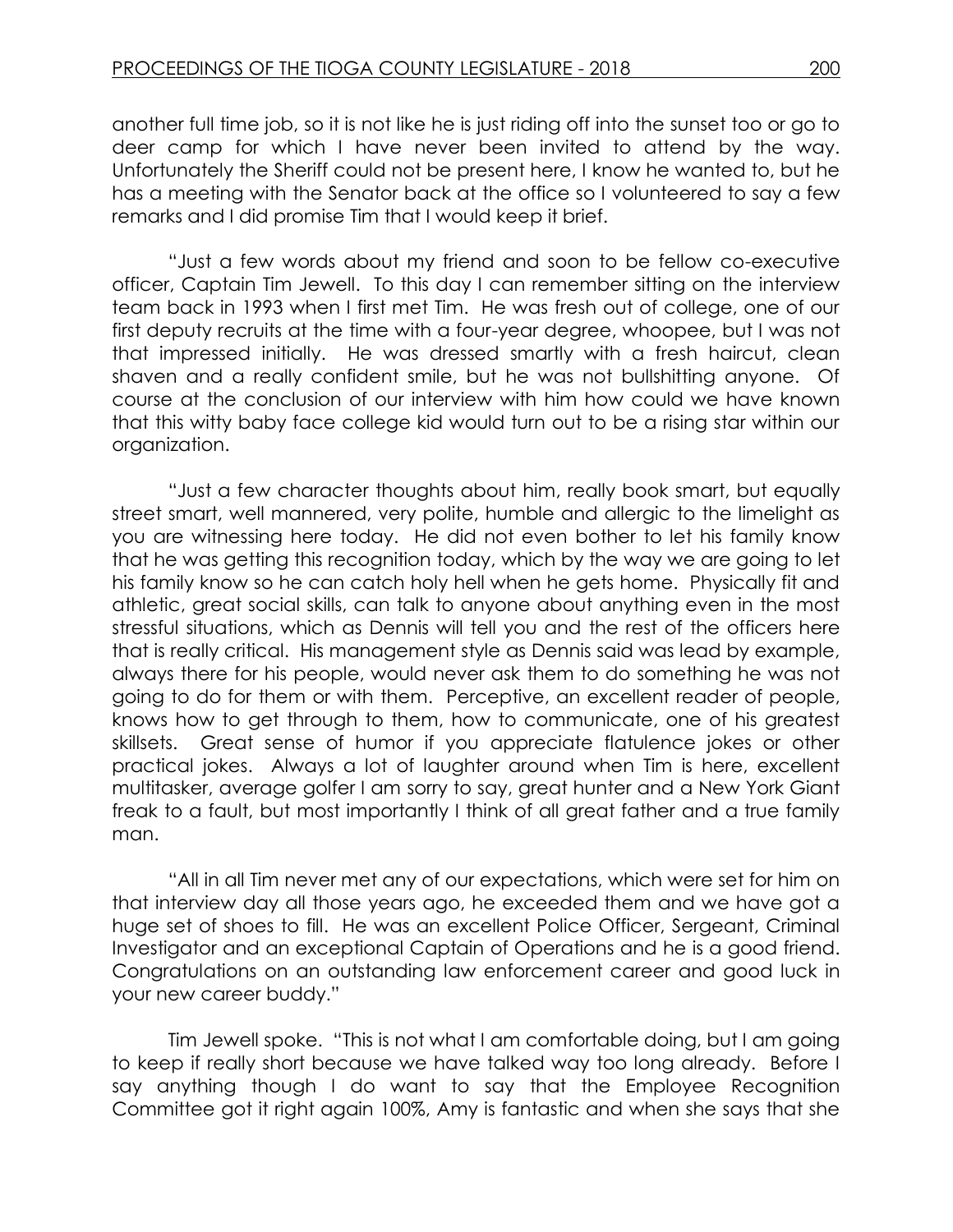stacked it in her favor because she meets everybody, well that is not necessarily true if you do not do your job right, but she has and that is the reason. She may know everybody, but she treats everybody fantastic. They could not have done a better job and a better pick.

"The Sheriff could not be here today, but I do want to thank him and I want to thank the Undersheriff and the Legislature, Dennis. I am humbled needless to say by the words. I am not sure as if I am deserving of all of them. I cannot begin to thank everybody. If I did obviously it would take too long, in 25 years there has been so many people that I have come in contact with as a part of my career and believe me I did not do some of the things I did without them that is for sure. It would be too long and I do not want to forget anybody so I am not going to do that.

"It has been a great 25 years. I am honored to have served the County where I grew up in, I grew up on a dairy farm and raising my family here. I am honored to have that opportunity. In reflection I am thinking I have been here with the Sheriff's Office longer than I was not with the Sheriff's Office, I started at 22. That is an honor in and of itself to have been able to spend 25 years in the same organization. I am fortunate, it has been a great organization, I have only worked for two Sheriffs in all that time, that speaks volumes to this County and to the Sheriff's Office.

"I am excited about the next chapter in my life, but the Sheriff's Office will always be part of who I am and how I am made up. Lastly, I want to thank the Sheriff's Office staff, they have been my extended family for the last 25 years and it is truly a family, friends and family that I have there that I will have forever. I want to thank the Legislature today for the recognition and all that you do. There is a member here, Mr. Weston, I am thankful that he did not get up and speak because he has known me long before I came to work here. He had a hand in who I turned out to be as well. He taught me and also was my football coach. Again, thank you for the opportunity to serve the County."

Legislator Weston spoke. "I have known Tim ever since he played peewee football and all the way through high school, and probably as Dennis said how many times he has saved him, he has almost cost me my life that many times by the antics that he has done and so on. I name a lot of the kids that go through school that I like and thank you very much Mr. knothead. He got the name from playing linebacker at 145, which now he has changed as far as weight goes and stuff on varsity football and did a stellar job there, the same as he has done throughout the County as a police officer. Tim, thank you very much and I am glad you are going to have a good retirement."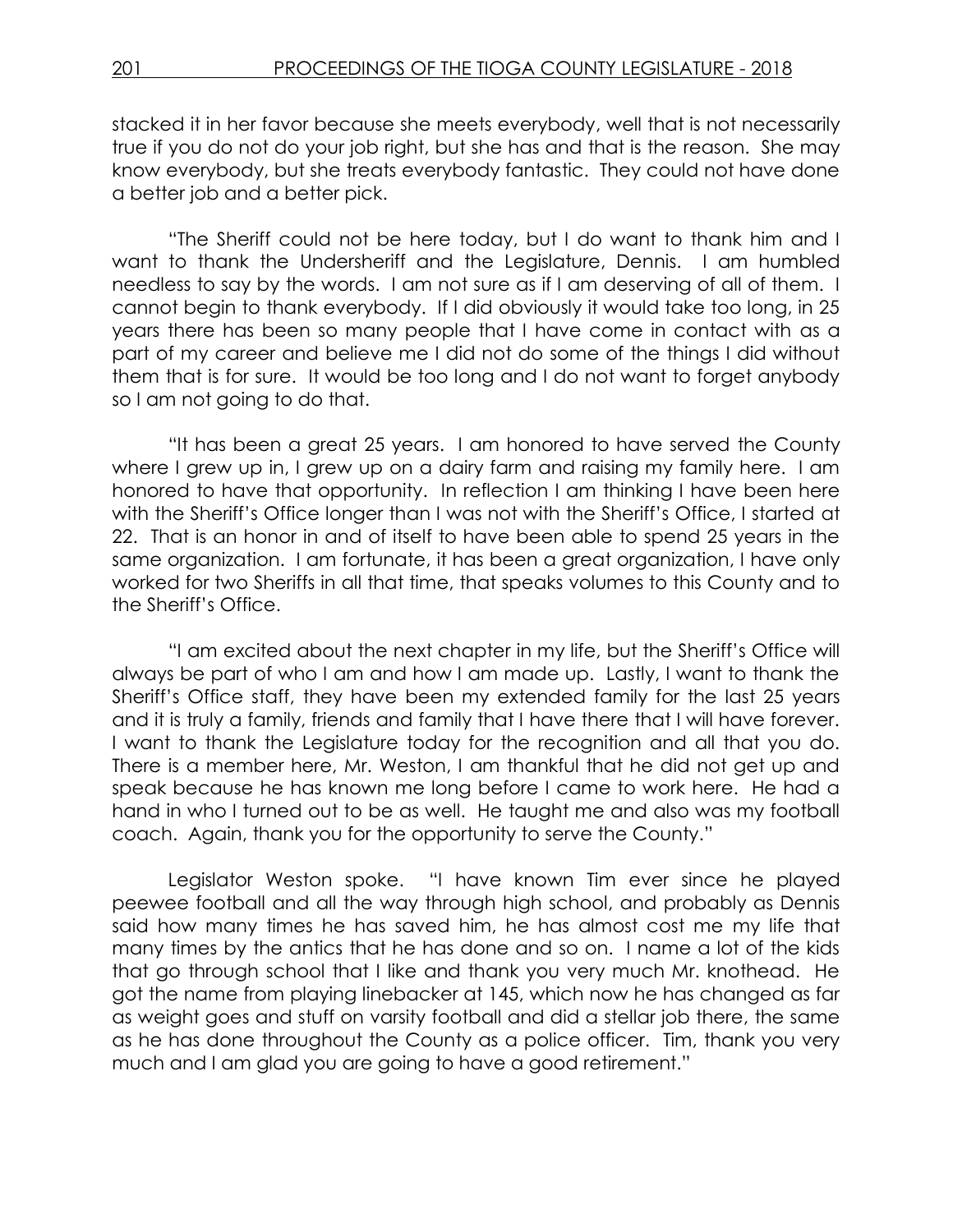Legislator Sullivan read and presented the following recognition resolution to Edward Barry of the Information Technology and Communication Services Department.

There was a unanimous motion for the adoption of the following recognition resolution, seconded unanimously.

| <b>REFERRED TO:</b> | <b>INFORMATION TECHNOLOGY COMMITTEE</b> |
|---------------------|-----------------------------------------|
|                     |                                         |

RESOLUTION NO. 151–18 *RESOLUTION RECOGNIZING EDWARD BARRY'S 10 YEARS OF DEDICATED SERVICE TO TIOGA COUNTY*

WHEREAS: Edward Barry was hired on 1/10/2008 as a Computer Programmer (Specialist); and

WHEREAS: Edward Barry has been a valuable employee to the Information Technology and Communication Services Department, thereby earning the respect of his colleagues and peers throughout Tioga County; and

WHEREAS: Edward Barry will retire from Tioga County on July 20, 2018; therefore be it

RESOLVED: That the Tioga County Legislature, on its own behalf, as well as on behalf of the citizens of Tioga County, express sincere gratitude to Edward Barry for his 10 years of dedicated and loyal service to the residents of Tioga County; and be it further

RESOLVED: That this resolution be spread upon the minutes of this meeting and a certified copy be presented to this outstanding employee, Edward Barry.

ROLL CALL VOTE

Unanimously Yes – Legislators Monell, Mullen, Sauerbrey, Roberts, Sullivan, Weston and Hollenbeck

No – None.

Absent – Legislators Huttleston and Standinger.

RESOLUTION ADOPTED UNANIMOUSLY.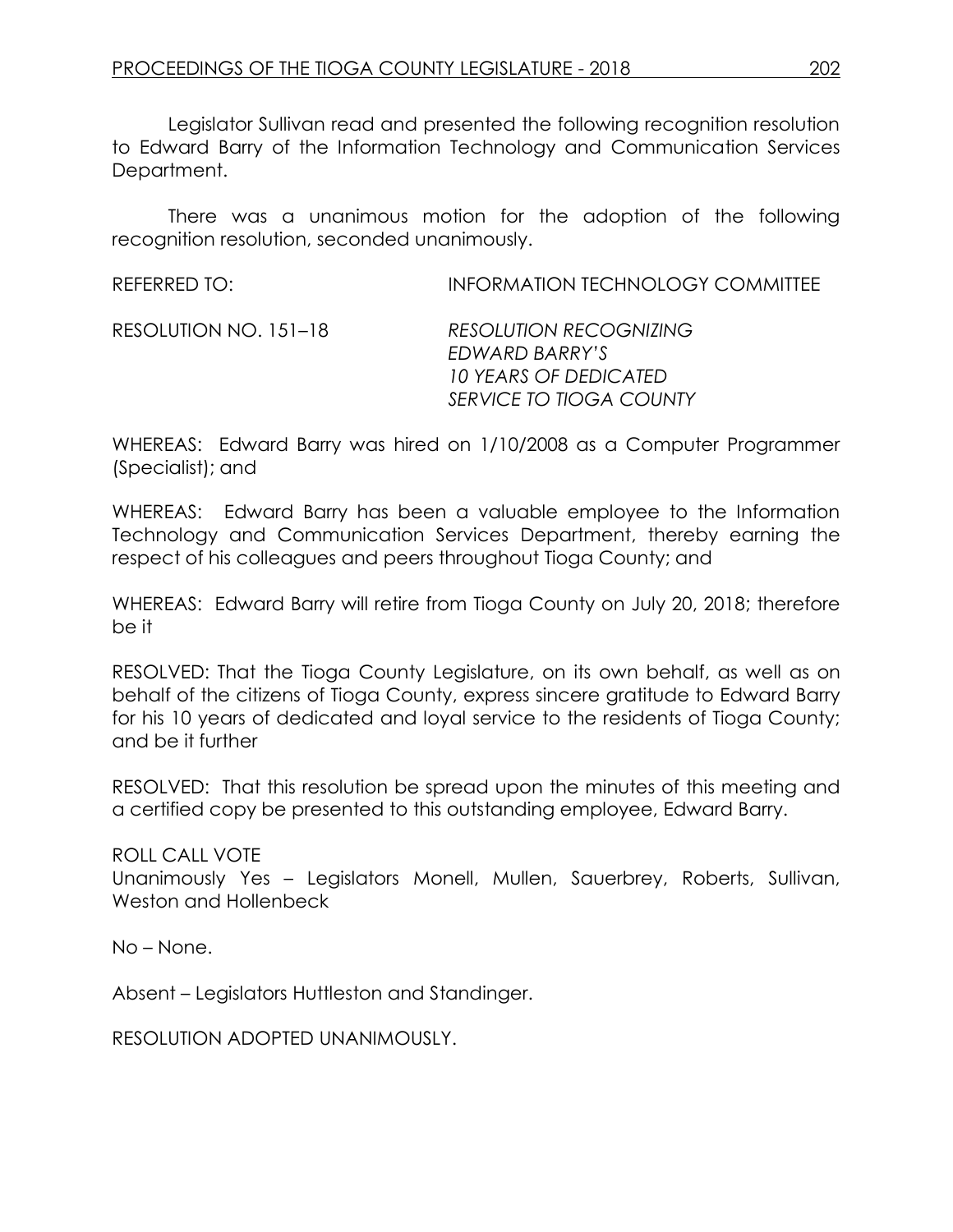Legislator Sullivan spoke. "In the last several years you have been faced with a lot of changes in the County. Now you are going on with the biggest change of your life. I am sure you will look forward to it and I wish you all the best."

Douglas Camin, Information Technology and Communication Services Director spoke. "I will just take a second and say a couple things. This is the end of Ed's career, he has only been here for 10 years and I have been here for 5. Those five years have been exceptional. You have been a great asset to the Department. You have been an asset to this County. Ed has been instrumental in helping us with our transitions for various software packages and other things that we are doing in the background, the basement of IT that we all work in here and he has been a very valuable employee and contributor to the team. I am sad to see you go, but I am happy to see where you are going. Ed has got a son who is in the Military and he travels a lot to see him and his family. He is looking forward to the golf course a little bit too. He has got his buddies who are haranguing him about that. I am excited that you have those opportunities and I am glad to have had the time. Good luck in the future."

Edward Barry of the Information Technology and Communication Services Department spoke. "I would like to thank the Legislature for everything they have done for the County and myself, all the people in the County who have worked well with me. I know I am going to be cheered after I go from several people who I am their problem child. Like Doug said, I have friends who call me three times a week, are you ready to play golf and so it is time to go and now I can say yes. Again, thank you very much, I really appreciate it."

Legislator Sullivan read and presented the following Proclamation on Drowning Prevention Awareness Month to Lisa McCafferty, Public Health Director and Kylie Holochak of the Public Health Department.

### County of Tioga EXECUTIVE PROCLAMATION

WHEREAS: Almost 1,000 children die each year from unintentional drownings; and

WHEREAS: More drowning deaths occur in open bodies of water like lakes, ponds, rivers and oceans, than in swimming pools each year; and

WHEREAS: 14 – 18 year olds account for half of all drowning deaths for those 18 years old and under; and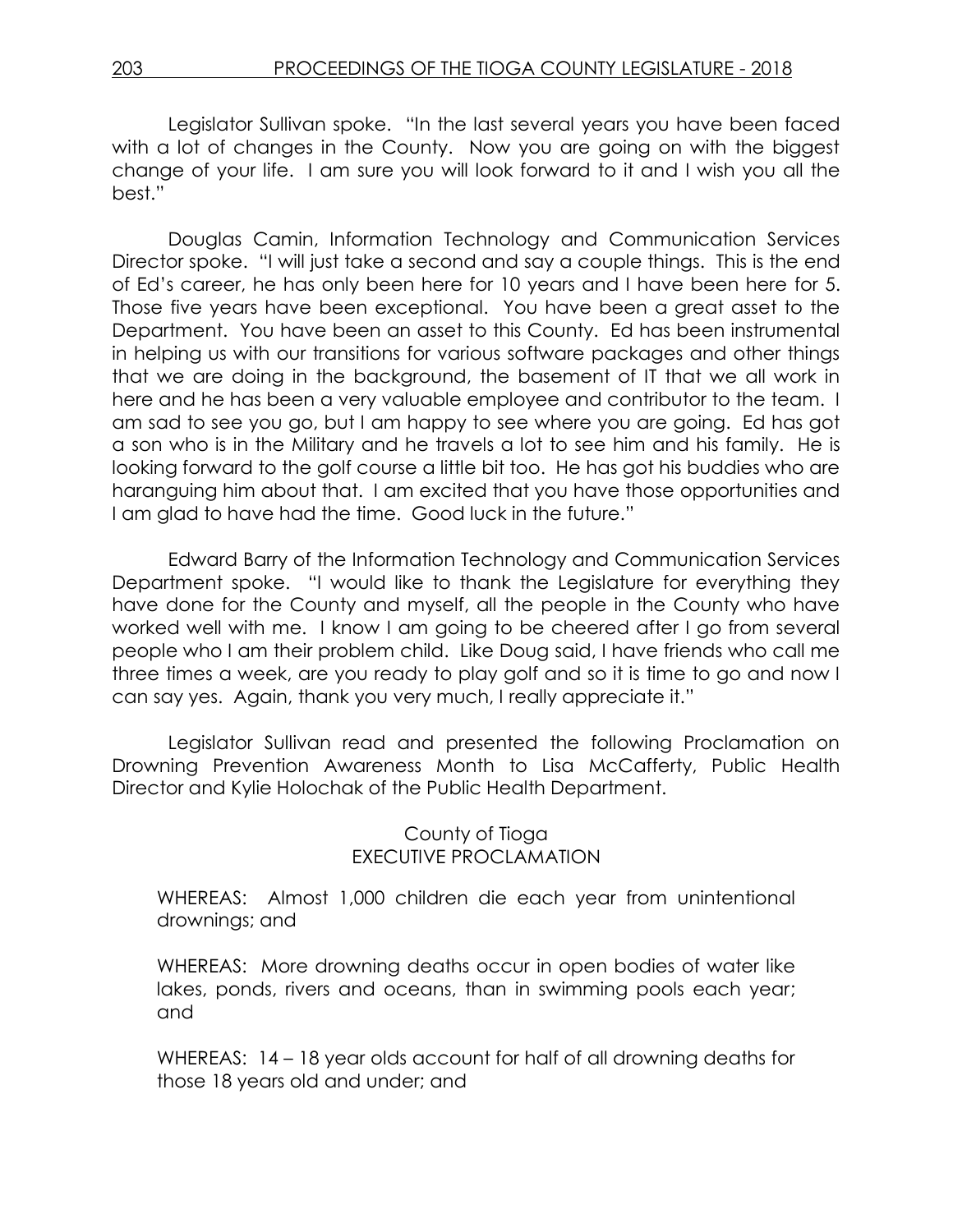WHEREAS: Males under 18 account for 80% of open water fatalities in children; and

WHEREAS: For every one drowning death for those under 14, there are five emergency department visits for nonfatal drownings; and

WHEREAS: Hidden hazards of open water include dangerous currents, sudden drop-offs, limited visibility, and unknown depths of water; and

WHEREAS: Most importantly these deaths are preventable. Tioga County Public Health asks that adults watch kids while they are in or around water, teach kids how to swim in open bodies of water, and use life jackets appropriate for a child's weight and water activity; therefore

The TIOGA COUNTY LEGISLATURE, County of Tioga, does hereby proclaim the month of July as:

# **DROWNING PREVENTION AWARENESS MONTH**

And urges all residents to use extra caution while enjoying water activities this summer.

Legislator Sullivan spoke. "I do not know about you, but it seems to me I am reading more and more, I know it is a seasonal thing, I do not recall reading so many cases of accidental drownings so quickly this time of year. I believe this is very appropriate."

Lisa McCafferty, Public Health Director spoke. "Thank you very much. It is a very somber proclamation and we understand that, but the reality is it only takes a second and whether it be teenagers or little babies it only takes a second and as Legislator Sullivan said it is fast. On that note, this is Kylie Holochak, she is the one that writes a lot of these proclamations, most of the really happy ones plus ones like this."

Kylie Holochak of the Public Health Department spoke. "I just wanted to thank you all for your support, especially with this proclamation. We do understand that it is not the most cheerful proclamation, but we do understand how important it is, particularly at this time of the year. We will continue to bring education awareness around this topic throughout the summer. Thank you."

There was no privilege of the floor.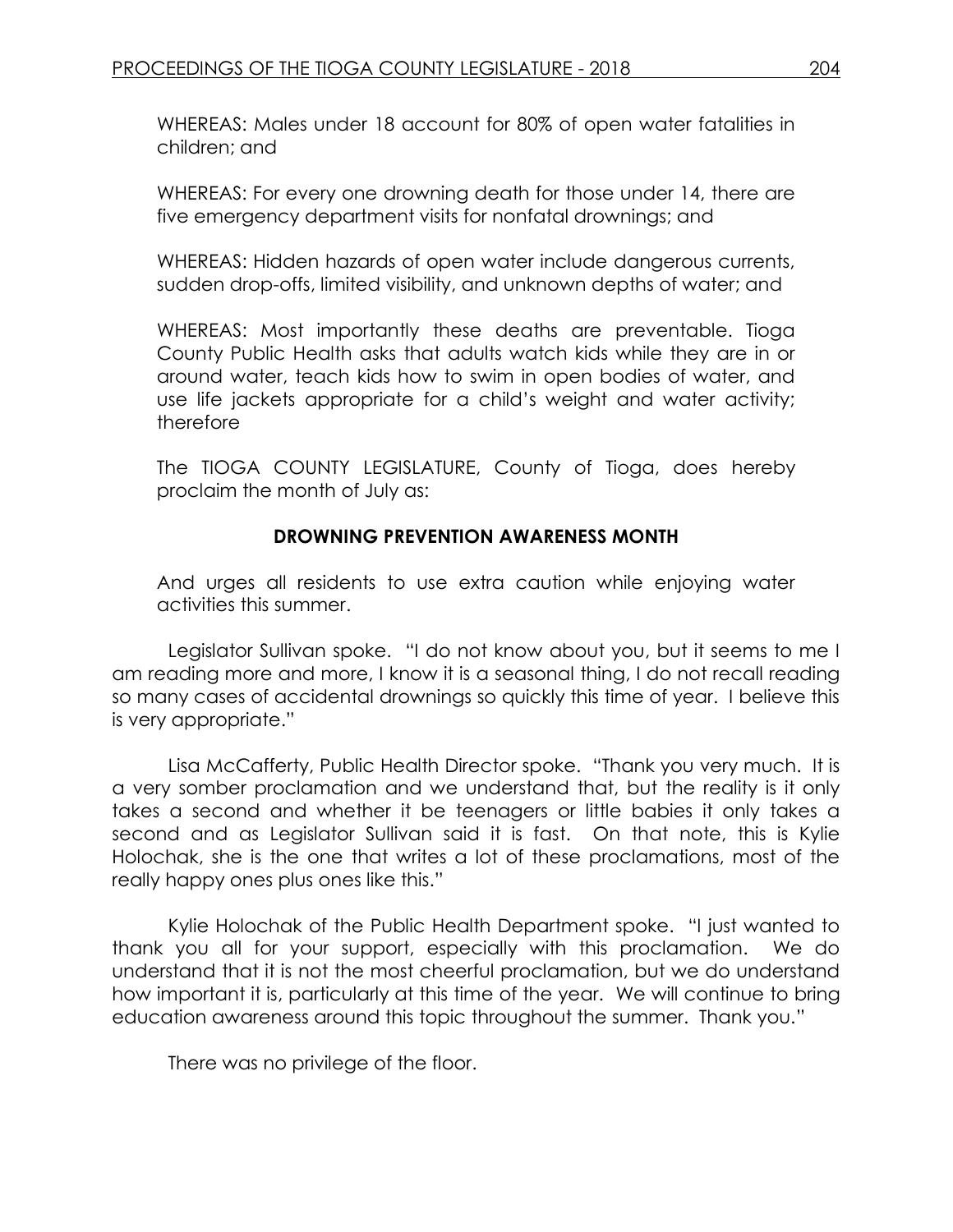Legislator Mullen made a motion to approve the minutes of June 12 and 21, 2018, seconded by Legislator Sullivan, and carried with Legislators Huttleston and Standinger being absent.

Chair Sauerbrey stated that all Legislative Committees met this month and the minutes are or will be on file with the Clerk of the Legislature.

Legislator Mullen moved for the adoption of the following resolution, seconded by Legislator Monell.

| REFERRED TO:          | <b>PUBLIC SAFETY COMMITTEE</b><br><b>FINANCE COMMITTEE</b>                                                                           |
|-----------------------|--------------------------------------------------------------------------------------------------------------------------------------|
| RESOLUTION NO. 152-18 | <b>AUTHORIZE THE SUBMISSION OF</b><br><b>HOMELAND SECURITY GRANT</b><br><b>APPLICATION (SHSP 18)</b><br>OFFICE OF EMERGENCY SERVICES |

WHEREAS: The Office of Homeland Security has issued a grant of \$69,980 to the Tioga County Office of Emergency Services. The grant will be used for first responder enhancements and tactical team protective equipment. 25% of the monies will be appropriated to the Sheriff's Office (\$17,495) and 75% to Emergency Management (\$52,485); and

WHEREAS: County Policy #47 requires that a resolution be approved before any such grant applications are submitted; and

WHEREAS: The Homeland Security Grant application needed to be submitted by June 13th due to the short notification by the State, so verbal legislative approval was received and this resolution is being presented to follow county protocols; therefore be it

RESOLVED: That the Tioga County Emergency Management Office be authorized to apply for this grant.

ROLL CALL VOTE Yes – Legislators Monell, Mullen, Sauerbrey, Roberts, Sullivan, Weston and Hollenbeck.

No – None.

Absent – Legislators Huttleston and Standinger.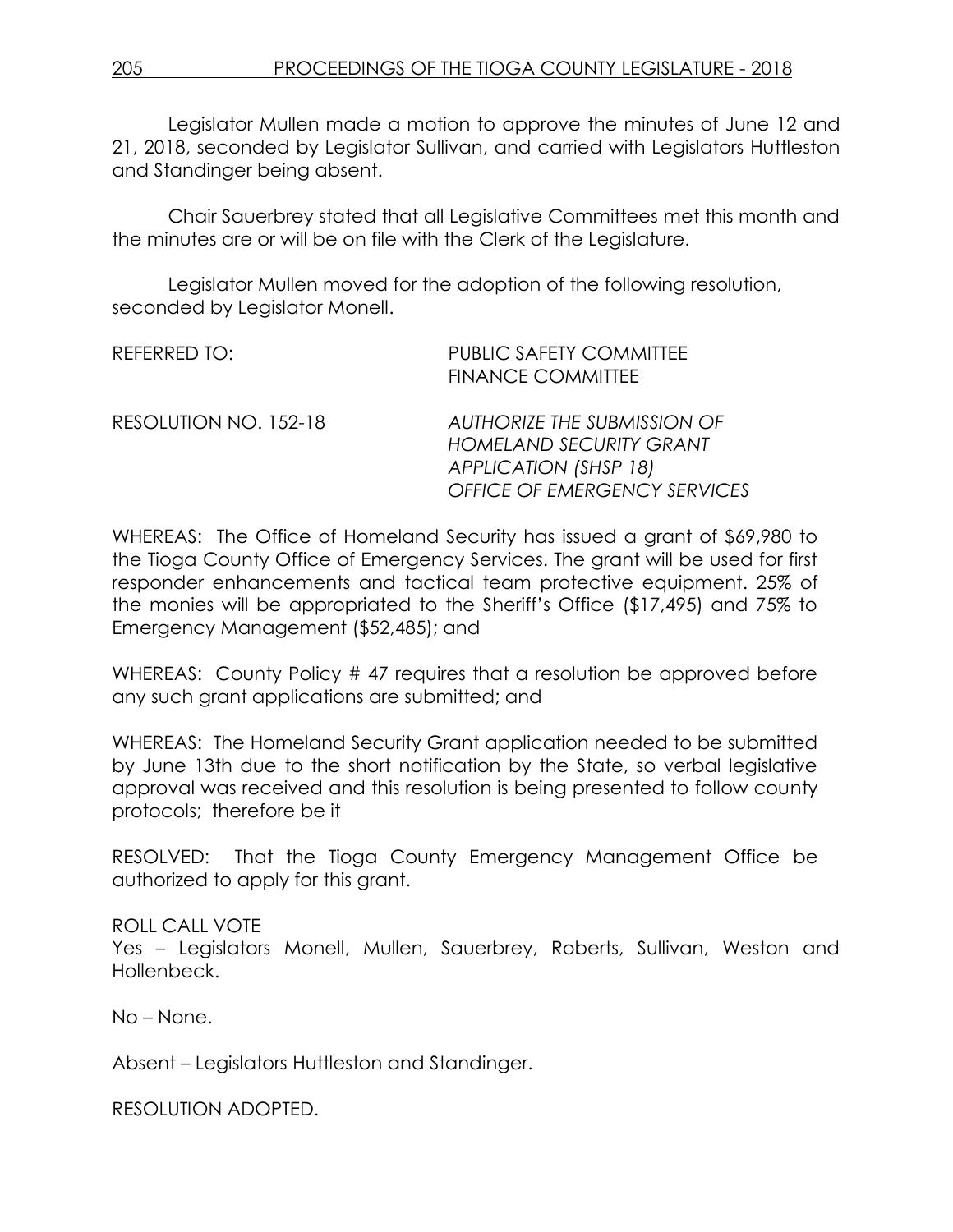Legislator Mullen moved for the adoption of the following resolution, seconded by Legislator Monell.

| REFERRED TO:          | <b>PUBLIC SAFETY COMMITTEE</b><br><b>FINANCE COMMITTEE</b>                                                                                                |
|-----------------------|-----------------------------------------------------------------------------------------------------------------------------------------------------------|
| RESOLUTION NO. 153-18 | AUTHORIZE THE SUBMISSION OF 2018-2019<br>HAZARDOUS MATERIALS EMERGENCY<br>PREPAREDNESS GRANT APPLICATION<br>(HMEP)<br><b>OFFICE OF EMERGENCY SERVICES</b> |

WHEREAS: The Office of Homeland Security has issued a grant of \$5,172 to Tioga County. The grant will be used to update the County's Hazardous Materials Response Plan. Once the grant is awarded, 20% (\$1,034.40) will be County funded monies; and

WHEREAS: Tioga County protocol is to seek permission prior to submitting said application. However, due to the short notification period, the Tioga County Emergency Management Office had to submit an application for this funding by June 20, 2018; therefore be it

RESOLVED: That the Tioga County Emergency Management Office be given authorization to apply for this grant, after the fact, to be in compliance with county policy.

ROLL CALL VOTE

Yes – Legislators Monell, Mullen, Sauerbrey, Roberts, Sullivan, Weston and Hollenbeck.

No – None.

Absent – Legislators Huttleston and Standinger.

RESOLUTION ADOPTED.

Legislator Mullen moved for the adoption of the following resolution, seconded by Legislator Hollenbeck.

| REFERRED TO:          | <b>PUBLIC SAFETY COMMITTEE</b>                                   |
|-----------------------|------------------------------------------------------------------|
| RESOLUTION NO. 154-18 | AUTHORIZE THE SUBMISSION OF 2019<br><b>PSAP OPERATIONS GRANT</b> |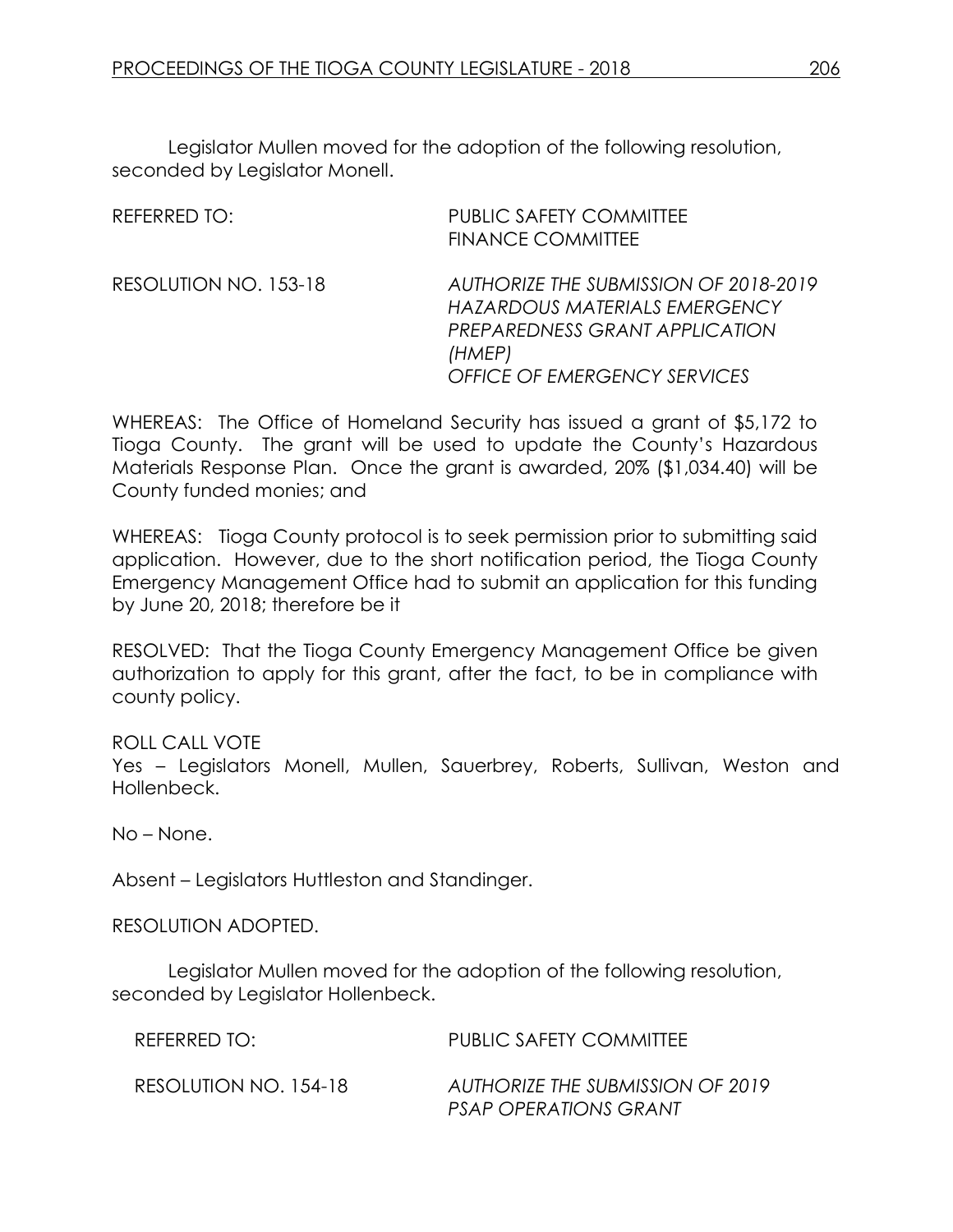207 PROCEEDINGS OF THE TIOGA COUNTY LEGISLATURE - 2018

WHEREAS: The NYS Office of Interoperable and Emergency Communications has announced 2019 PSAP (Public Safety Answering Point) Operations grant funding; and

WHEREAS: Applications for this grant are required to be submitted in June of 2018; and

WHEREAS: County Policy #47 requires that a resolution be approved before any such grant application be submitted; therefore be it

RESOLVED: That the Tioga County Sheriff's Office be authorized to submit the appropriate grant application for the purpose of securing this funding, and authorizes the Chair of the Legislature to sign such application.

ROLL CALL VOTE

Yes – Legislators Monell, Mullen, Sauerbrey, Roberts, Sullivan, Weston and Hollenbeck.

No – None.

Absent – Legislators Huttleston and Standinger.

RESOLUTION ADOPTED.

Legislator Mullen moved for the adoption of the following resolution, seconded by Legislator Monell.

| REFERRED TO:          | <b>PUBLIC SAFETY COMMITTEE</b><br>FINANCE/LEGAL COMMITTEE |
|-----------------------|-----------------------------------------------------------|
| RESOLUTION NO. 155-18 | AWARD CONTRACT                                            |
|                       | RADIO CONSULTING SERVICES                                 |
|                       | STATE INTEROPERABLE 17 GRANT                              |

WHEREAS: The Tioga County Office of Emergency Services has a need to upgrade and replace its current radio communications system due to poor performance issues; and

WHEREAS: The Director of Emergency Services would like to contract with Federal Engineering, Inc. at a cost of \$44,866; and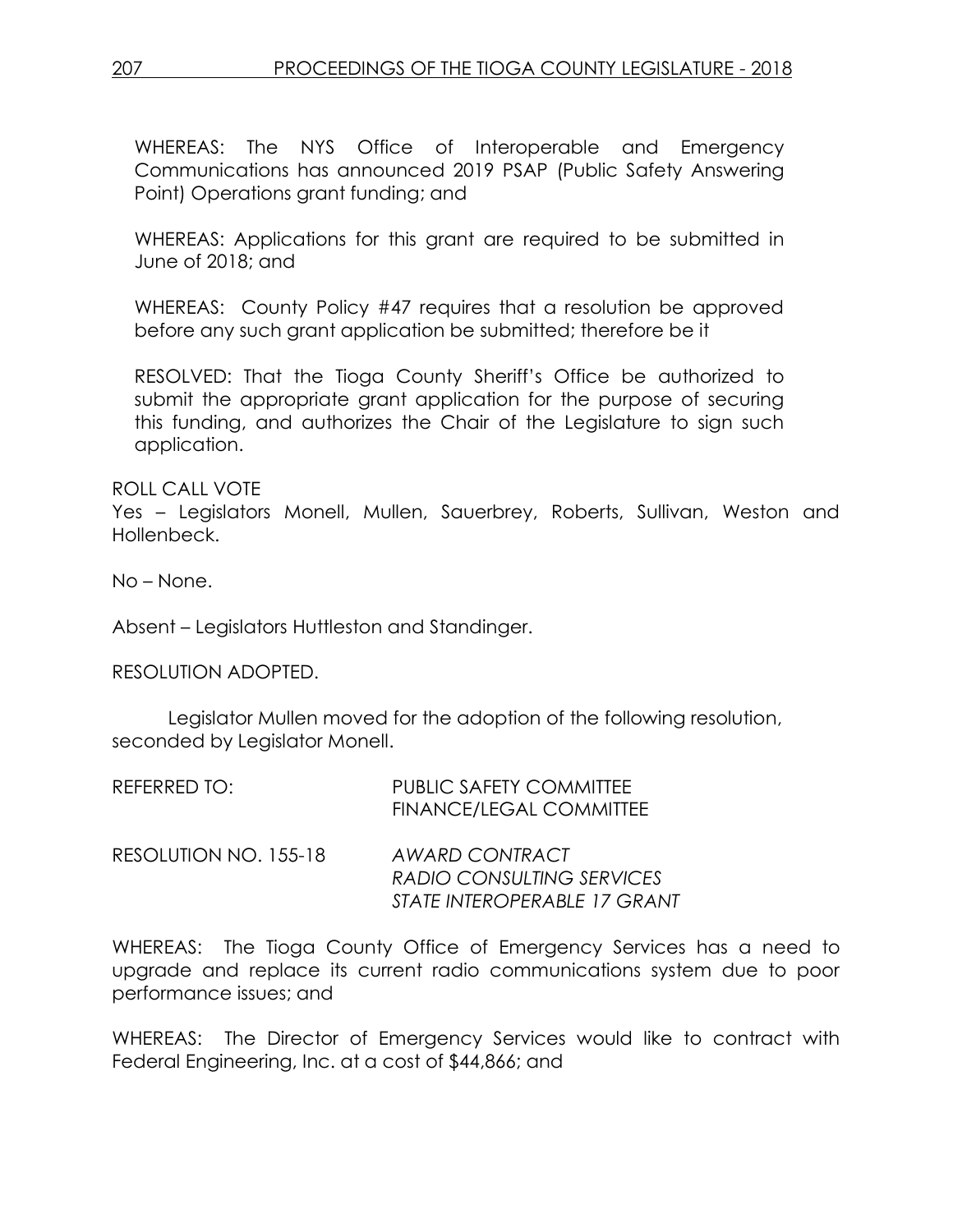WHEREAS: Federal Engineering, Inc. is listed on the General Services Administration contract; and

WHEREAS: There are sufficient funds in account A3415.520230 IO17 State Interoperable Grant17 Radio & Equipment; therefore be it

RESOLVED: That the Chair of the County Legislature is authorized to execute a contract between Tioga County and Federal Engineering, Inc. setting forth the rights and obligations of the parties consistent with the proposal submitted by Federal Engineering, Inc. upon review by the County Attorney.

### ROLL CALL VOTE

Yes – Legislators Monell, Mullen, Sauerbrey, Roberts, Sullivan, Weston and Hollenbeck.

No – None.

Absent – Legislators Huttleston and Standinger.

### RESOLUTION ADOPTED.

Legislator Monell moved for the adoption of the following resolution, seconded by Legislator Hollenbeck.

| REFERRED TO: | <b>FINANCE/LEGAL COMMITTEE</b> |
|--------------|--------------------------------|
| $F = 20$     | $\overline{a}$                 |

RESOLUTION NO. 156-18 *AUTHORIZE THE SALE OF COUNTY OWNED PROPERTY LOCATED IN THE TOWN OF RICHFORD TO LUANN BEEBE* 

WHEREAS: Properties located in the Town of Richford transferred to Tioga County, identified as Tax Map numbers 11.00-2-1.30 & 11.00-2-13, parcel numbers 511 and 917 owes 2016, 2017 and 2018 taxes and is past the last date of redemption; and

WHEREAS: The County has been approached by LuAnn Beebe who has made an offer to purchase back their properties for \$8,700 "as is", thereby placing the properties back on the tax rolls; be it therefore

RESOLVED: That the Chair of the Tioga County Legislature be and hereby is authorized to sign and record on receipt of \$8,700.00 and recording costs of \$185.00, a Quit Claim Deed conveying the properties transferred to Tioga County, located in the, Town of Richford, identified on the Town of Richford Tax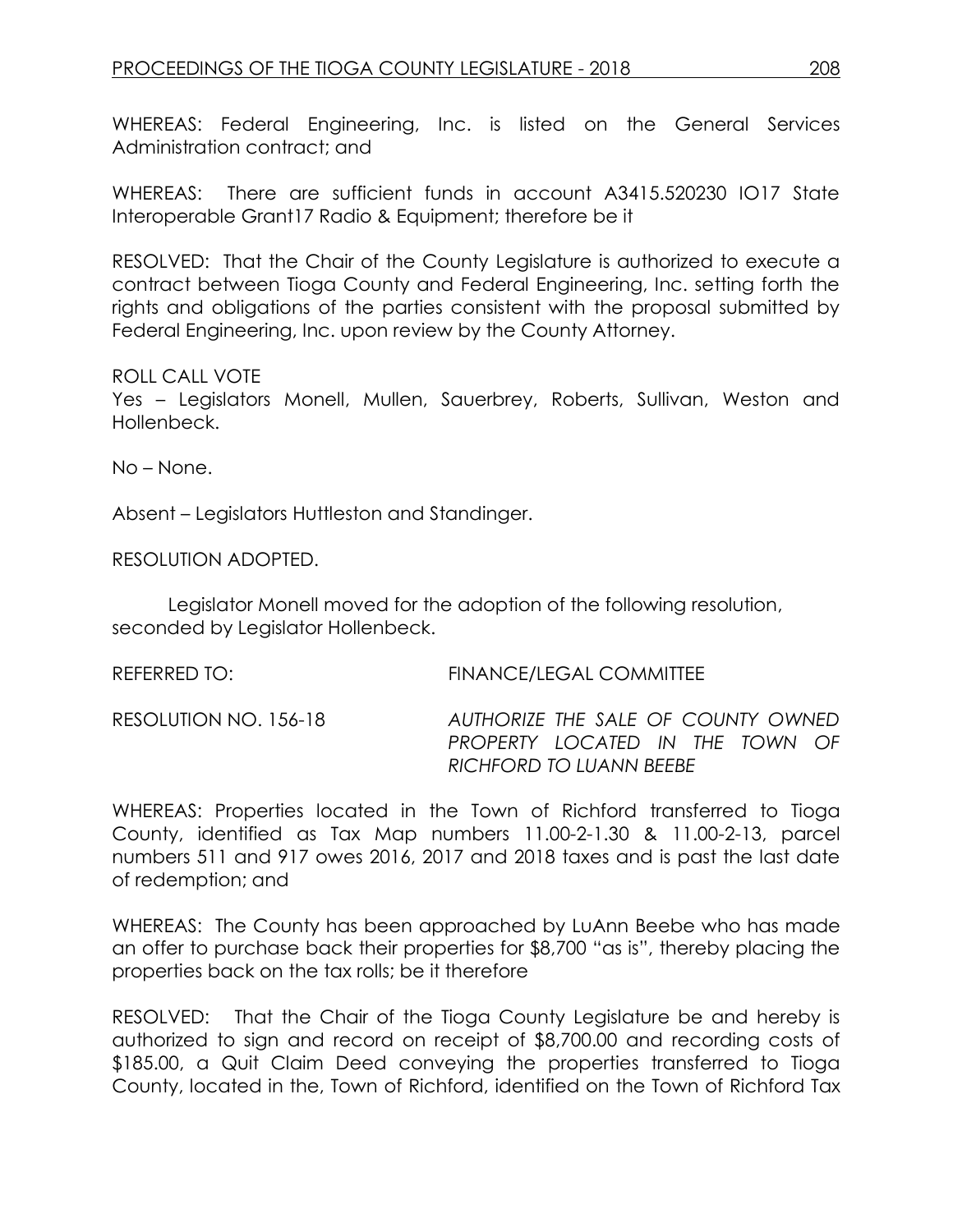Map as numbers 11.00-2-1.30 & 11.00-2-13 parcel numbers 511 & 917 to LuAnn Beebe or assigns.

ROLL CALL VOTE

Yes – Legislators Monell, Mullen, Sauerbrey, Roberts, Sullivan, Weston and Hollenbeck.

No – None.

Absent – Legislators Huttleston and Standinger.

RESOLUTION ADOPTED.

Legislator Monell moved for the adoption of the following resolution, seconded by Legislator Mullen.

| REFERRED TO:       | <b>FINANCE/LEGAL COMMITTEE</b>                                                                                               |
|--------------------|------------------------------------------------------------------------------------------------------------------------------|
| RESOLUTION NO. -18 | AUTHORIZE THE SALE OF COUNTY OWNED<br>PROPERTY LOCATED IN THE TOWN OF<br>CANDOR TO CHERYL A. JOHNSON & SEAN<br><b>PAIMER</b> |

WHEREAS: Property located in the Town of Candor transferred to Tioga County, identified as Tax Map number 72.00-1-26, parcel number 695 owes 2016, 2017 and 2018 taxes and is past the last date of redemption; and

WHEREAS: The County has been approached by Cheryl A. Johnson & Sean Palmer who have made an offer to purchase back their property for \$4,500 "as is", thereby placing the property back on the tax rolls; be it therefore

RESOLVED: That the Chair of the Tioga County Legislature be and hereby is authorized to sign and record on receipt of \$4,500 and recording costs of \$185.00, a Quit Claim Deed conveying the property transferred to Tioga County, located in the Town of Candor, identified on the Town of Candor Tax Map as number 72.00-1-26 parcel number 695 to Cheryl A. Johnson & Sean Palmer or assigns.

Legislator Monell made a motion to have the resolution withdrawn, seconded by Legislator Mullen and carried.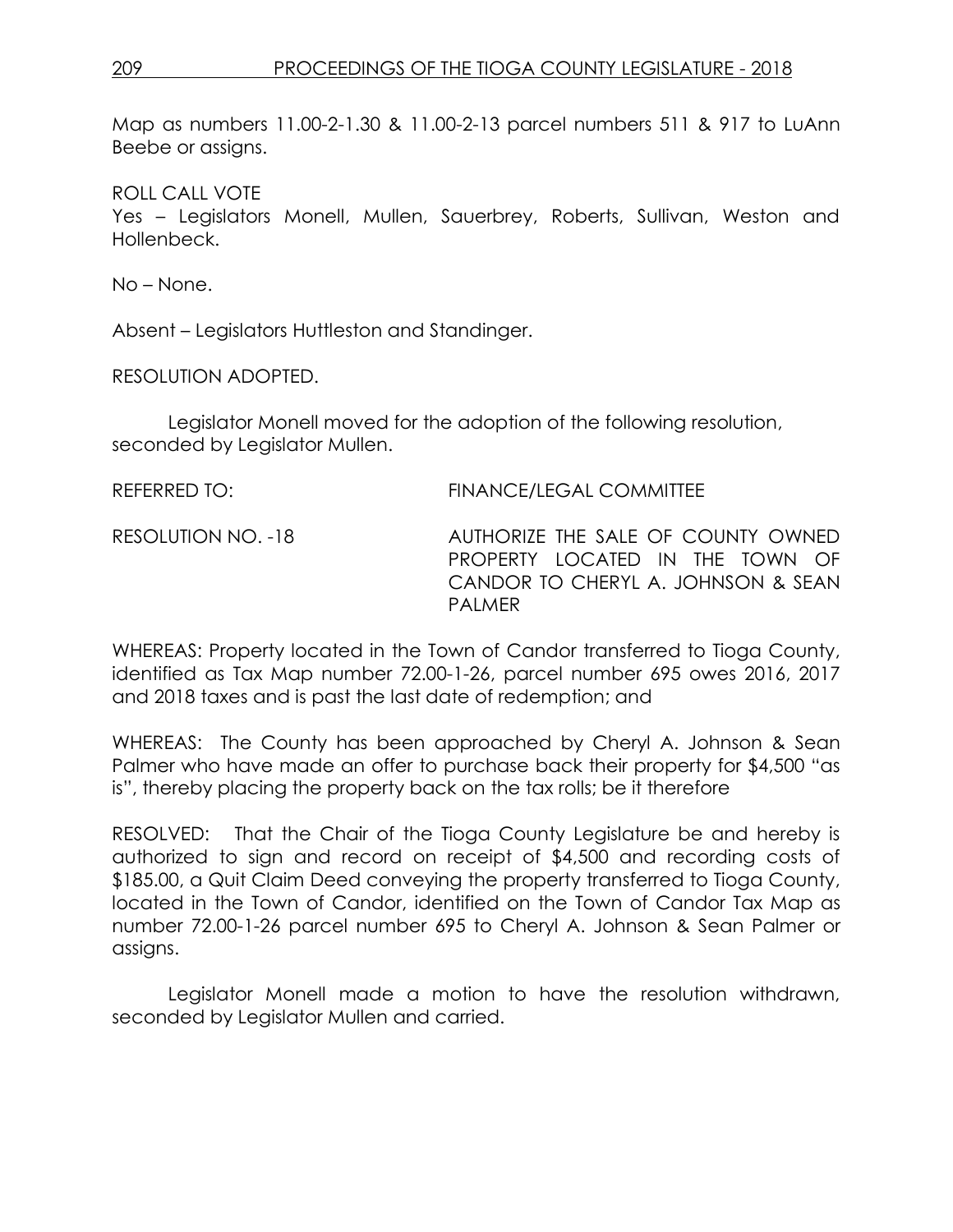ROLL CALL VOTE TO WITHDRAW

Yes - Legislators Monell, Mullen, Sauerbrey, Roberts, Sullivan, Weston and Hollenbeck.

No – None.

Absent – Legislators Huttleston and Standinger.

RESOLUTION WITHDRAWN.

Legislator Monell moved for the adoption of the following resolution, seconded by Legislator Hollenbeck.

REFERRED TO: FINANCE/LEGAL COMMITTEE RESOLUTION NO. 157-18 *AUTHORIZE THE SALE OF COUNTY OWNED PROPERTY LOCATED IN THE TOWN OF RICHFORD TO DIANA PREDMORE & JOHN M. PREDMORE* 

WHEREAS: Property located in the Town of Richford transferred to Tioga County, identified as Tax Map number 1.00-1-3, parcel number 227 owes 2016 and 2018 taxes and is past the last date of redemption; and

WHEREAS: The County has been approached by Diana Predmore & John M. Predmore who have made an offer to purchase back their property for \$8,000 "as is", thereby placing the property back on the tax rolls; be it therefore

RESOLVED: That the Chair of the Tioga County Legislature be and hereby is authorized to sign and record on receipt of \$8,000 and recording costs of \$185.00, a Quit Claim Deed conveying the property transferred to Tioga County, located in the, Town of Richford, identified on the Town of Richford Tax Map as number 1.00-1-3 parcel number 227 to Diana Predmore & John M. Predmore or assigns.

# ROLL CALL VOTE

Yes – Legislators Monell, Mullen, Sauerbrey, Roberts, Sullivan, Weston and Hollenbeck.

No – None.

Absent – Legislators Huttleston and Standinger.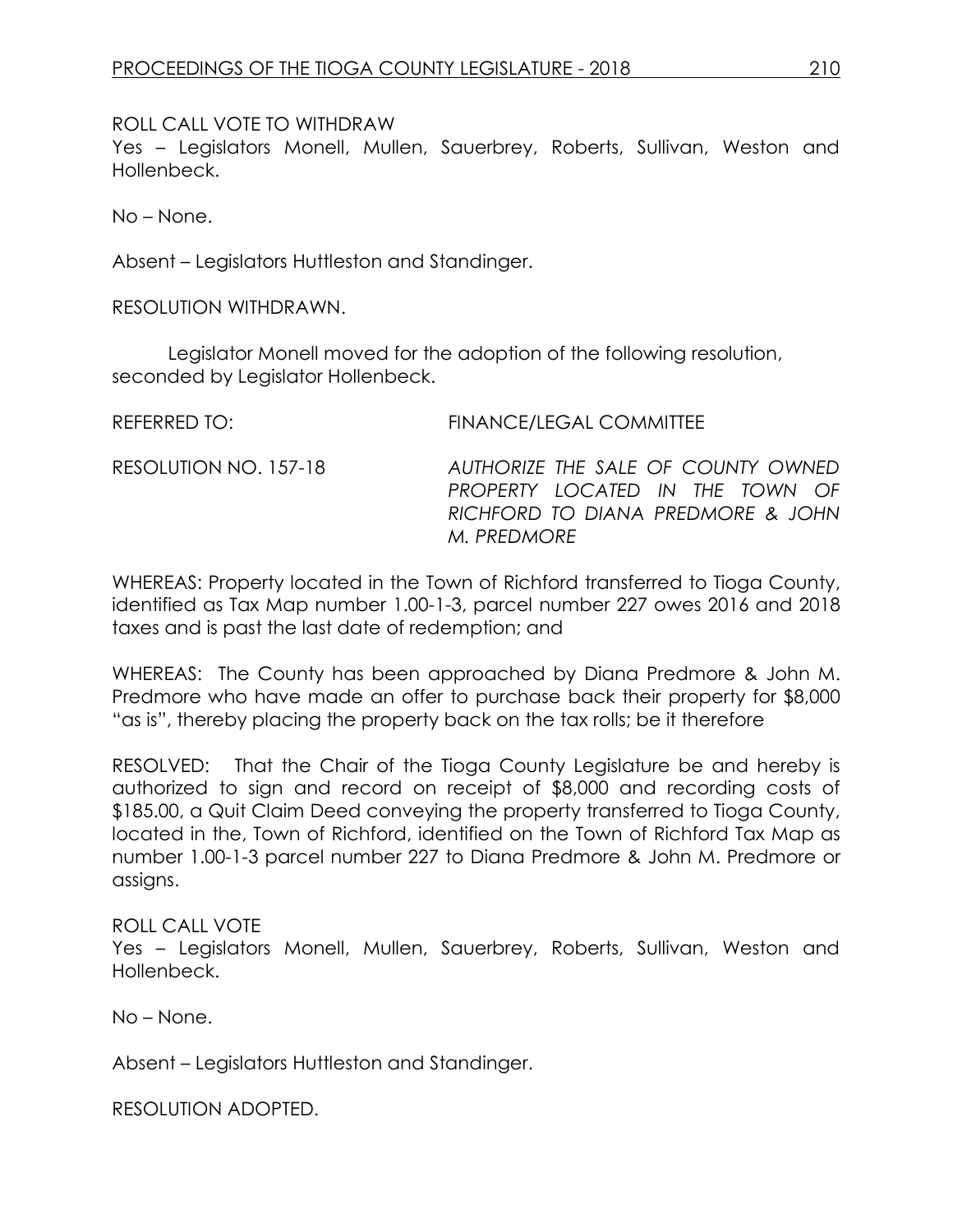Legislator Sullivan moved for the adoption of the following resolution, seconded by Legislator Mullen.

| REFERRED TO:          | <b>HEALTH &amp; HUMAN SERVICES COMMITTEE</b>                                                                                 |
|-----------------------|------------------------------------------------------------------------------------------------------------------------------|
| RESOLUTION NO. 158-18 | AUTHORIZE CHAIR OF LEGISLATURE TO SIGN<br>CONTRACT FOR "RAISE THE AGE" COMPLIANCE<br>COALITION DEPARTMENT OF SOCIAL SERVICES |

WHEREAS: On April 10, 2017, Governor Cuomo signed into law "Raise the Age" legislation that was included as part of the State Budget; and

WHEREAS: The vast majority of cases of 16 and 17-year-olds charged with criminal offenses will ultimately be heard in the Family Court, either originating there or being transferred there from a new Youth Part of the adult criminal court/superior court; and

WHEREAS: These "Raise the Age" detention provisions will create challenges for the counties of New York State, in attempting to comply with the edicts of same; and

WHEREAS: The municipalities share a common interest in developing "Raise the Age" Compliance resources, procedures and protocols; and

WHEREAS: The municipalities are acting in accordance with section 119-o of the New York State General Municipal Law, to cooperatively create a "Raise the Age" Compliance Coalition for fulfilling their respective public purposes, needs, objectives and programs; and

WHEREAS: Tioga County adopted resolution 86-18 on April 10, 2018 indicating, that the Chair of the Legislature is authorized to sign any contracts or agreements between Tioga County and any third-party subcontractor necessary to complete the "Raise the Age" legislation, subject to the approval of the County Attorney; therefore, be it

RESOLVED:That the Chair of the Legislature is authorized to sign a contract with Treahy Consultant Services, LLC not to exceed a total of \$100,000 for all services and expenses to all participating counties; and be it further

RESOLVED: That there are currently 11 participating counties creating an amount not to exceed \$9,091 as Tioga County's share; and be it further

RESOLVED: That funding be transferred as follows: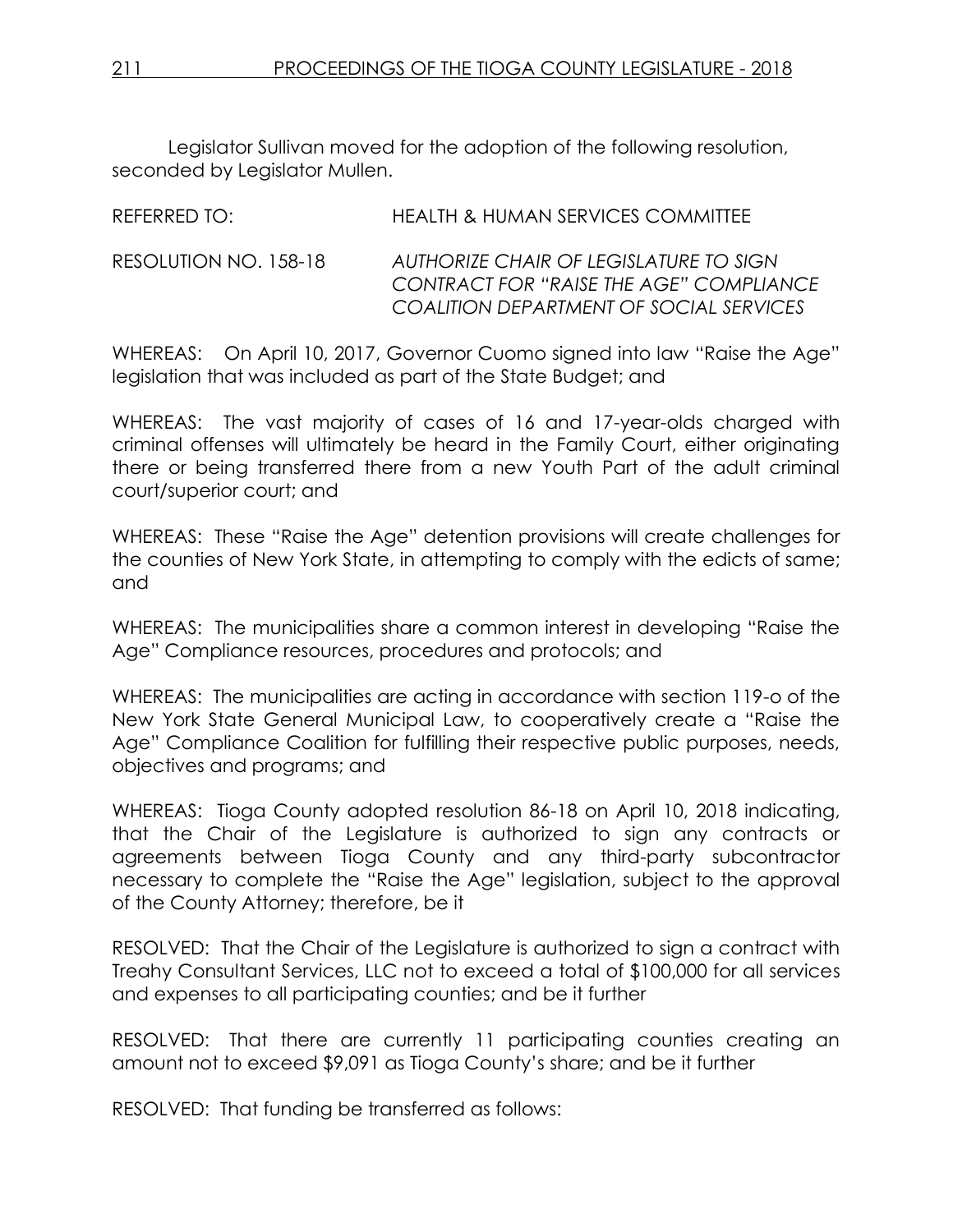|     | From: A6010.436100 State Aid -Administration | \$9,091 |
|-----|----------------------------------------------|---------|
| To: | A6010.541140 Contracting Services            | \$9,091 |

Yes – Legislators Monell, Mullen, Sauerbrey, Roberts, Sullivan, Weston and Hollenbeck.

No – None.

Absent – Legislators Huttleston and Standinger.

RESOLUTION ADOPTED.

Legislator Sullivan moved for the adoption of the following resolution, seconded by Legislator Monell.

| REFERRED TO:           | HEALTH & HUMAN SERVICES<br><b>FINANCE COMMITTEE</b> |  |
|------------------------|-----------------------------------------------------|--|
| DECOIIITION NLO 150 10 | A DDDODDIATIONI OE EI INIDE                         |  |

RESOLUTION NO. 159–18 *APPROPRIATION OF FUNDS SOCIAL SERVICES*

WHEREAS: The County of Tioga has received Federal 5311 funds granted by the Federal Transit Administration and the New York State Department of Transportation; and

WHEREAS: Federal Transit Administration and New York State Department of Transportation have granted these funds to be used to support mobility management services; and

WHEREAS: Tioga County has a contract with Rural Health Network of South Central New York to provide these services; and

WHEREAS: Appropriation of funds requires legislative approval; therefore be it

RESOLVED: That funding be appropriated as follows:

| A 5630.430900 State Aid-Transportation   | \$79,100.00  |
|------------------------------------------|--------------|
| A 5630.440900 Federal Aid-Transportation | \$632,801.00 |
| A 5630.540140 Contracting Services       | \$711,901.00 |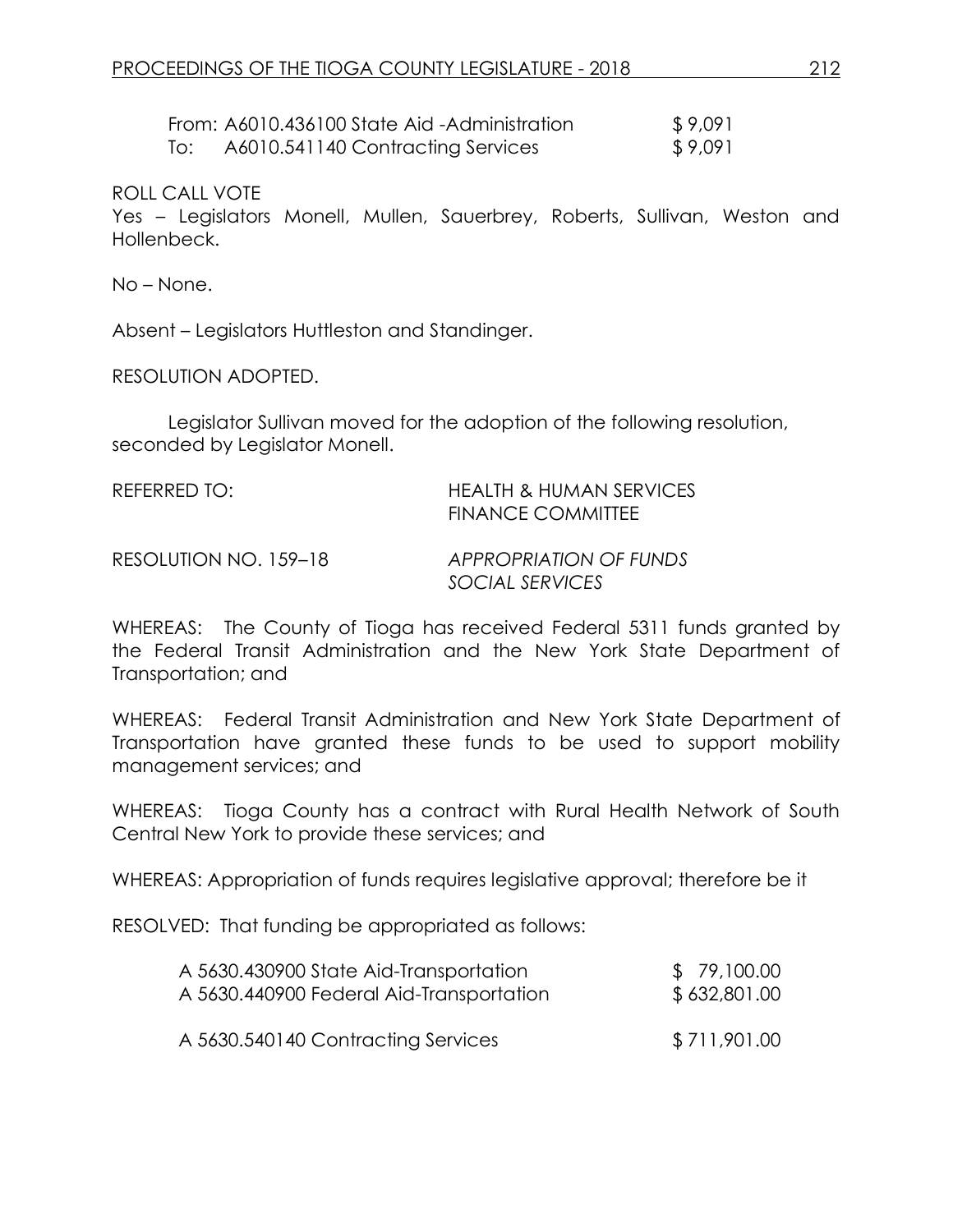Yes – Legislators Monell, Mullen, Sauerbrey, Roberts, Sullivan, Weston and Hollenbeck.

No – None.

Absent – Legislators Huttleston and Standinger.

RESOLUTION ADOPTED.

Legislator Roberts moved for the adoption of the following resolution, seconded by Legislator Sullivan.

REFERRED TO: PUBLIC WORKS RESOLUTION NO. 160-18 *CREATE ACCOUNT AND TRANSFER* 

WHEREAS: An inspection of the Harnick Rd. Bridge BIN 2218720 revealed that the steel piles on the existing pier had deteriorated to such a level that the bridge had to be posted at 5 tons; and

*FUNDS FOR HARNICK ROAD*

*BRIDGE BIN 2218720*

WHEREAS: Due to this being an unforeseen issue the Department of Public Works did not budget for this repair; and

WHEREAS: Kelsey Road Bridge is anticipated to be completed significantly under initial budget estimates; and

WHEREAS: Budget Amendments require Legislative approval; therefore be it

RESOLVED: That the Tioga County Legislature authorizes creating account H5110.540002.H1804 Harnick Rd. Bridge BIN 2218720; and be it further

RESOLVED: That the Tioga County Legislature authorizes a transfer from H5110.540002.H1802 Kelsey Road Bridge in the amount of \$100,000 to H5110.540002.H1804 Harnick Rd. Bridge Account.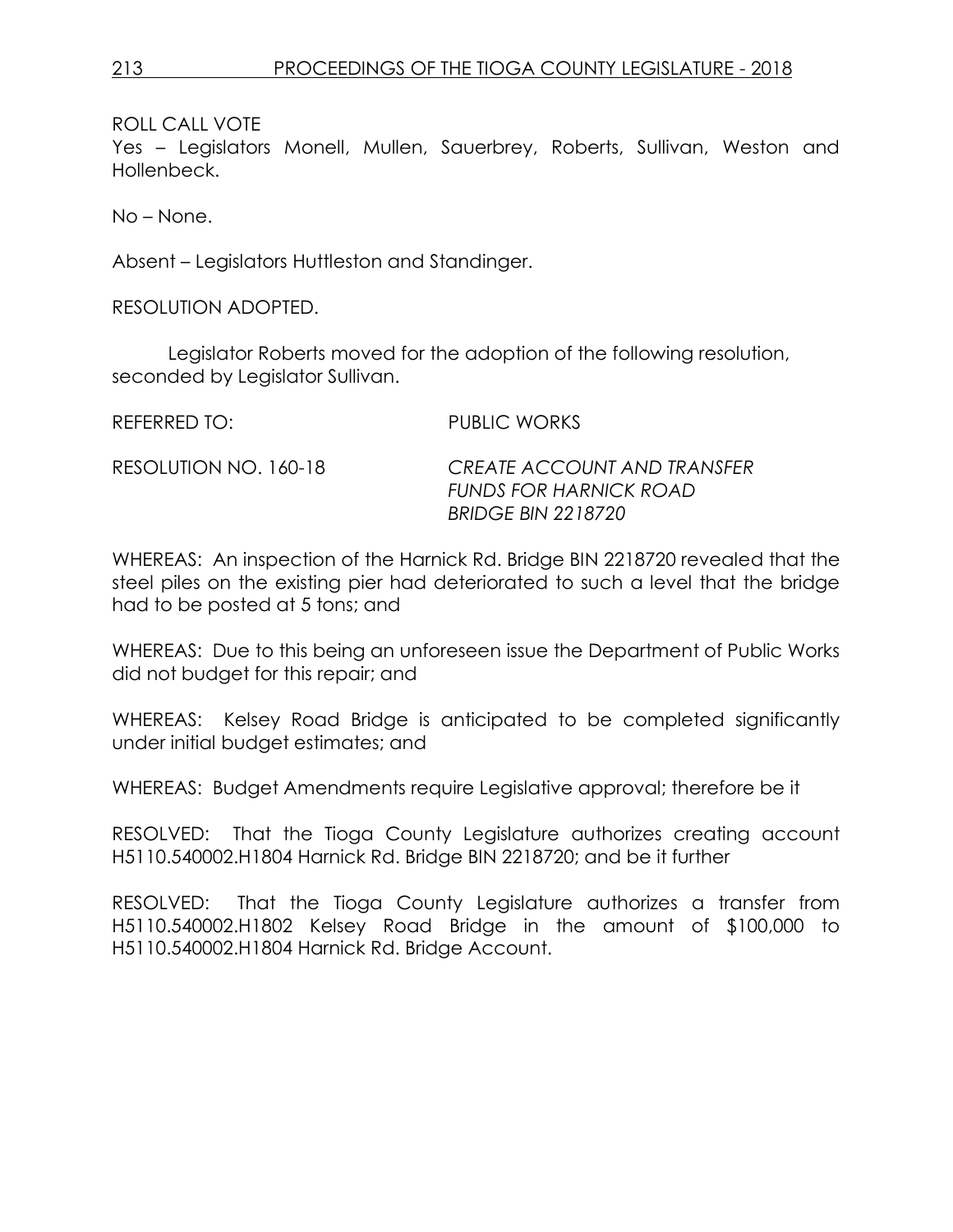Yes – Legislators Monell, Mullen, Sauerbrey, Roberts, Sullivan, Weston and Hollenbeck.

No – None.

Absent – Legislators Huttleston and Standinger.

RESOLUTION ADOPTED.

Legislator Roberts moved for the adoption of the following resolution, seconded by Legislator Sullivan.

REFERRED TO: PUBLIC WORKS RESOLUTION NO. 161-18 *AWARD DESIGN SERVICES TO DELTA ENGINEERS FOR HARNICK ROAD BRIDGE BIN 2218720*

WHEREAS: An inspection of the Harnick Rd. Bridge BIN 2218720 revealed that the steel piles on the existing pier had deteriorated to such a level that the bridge had to be posted at 5 tons; and

WHEREAS: The Commissioner of Public Works received a proposal for design services for this project from Delta Engineers, Endwell, NY; and

WHEREAS: The proposal for this bridge came in at \$11,548; therefore be it

RESOLVED: That the Tioga County Legislature approve Delta Engineers' proposal for the Harnick Rd. Bridge BIN 2218720 not to exceed \$11,548 to be paid out of the Harnick Road Bridge Account H5110.540002.H1804.

ROLL CALL VOTE

Yes – Legislators Monell, Mullen, Sauerbrey, Roberts, Sullivan, Weston and Hollenbeck.

No – None.

Absent – Legislators Huttleston and Standinger.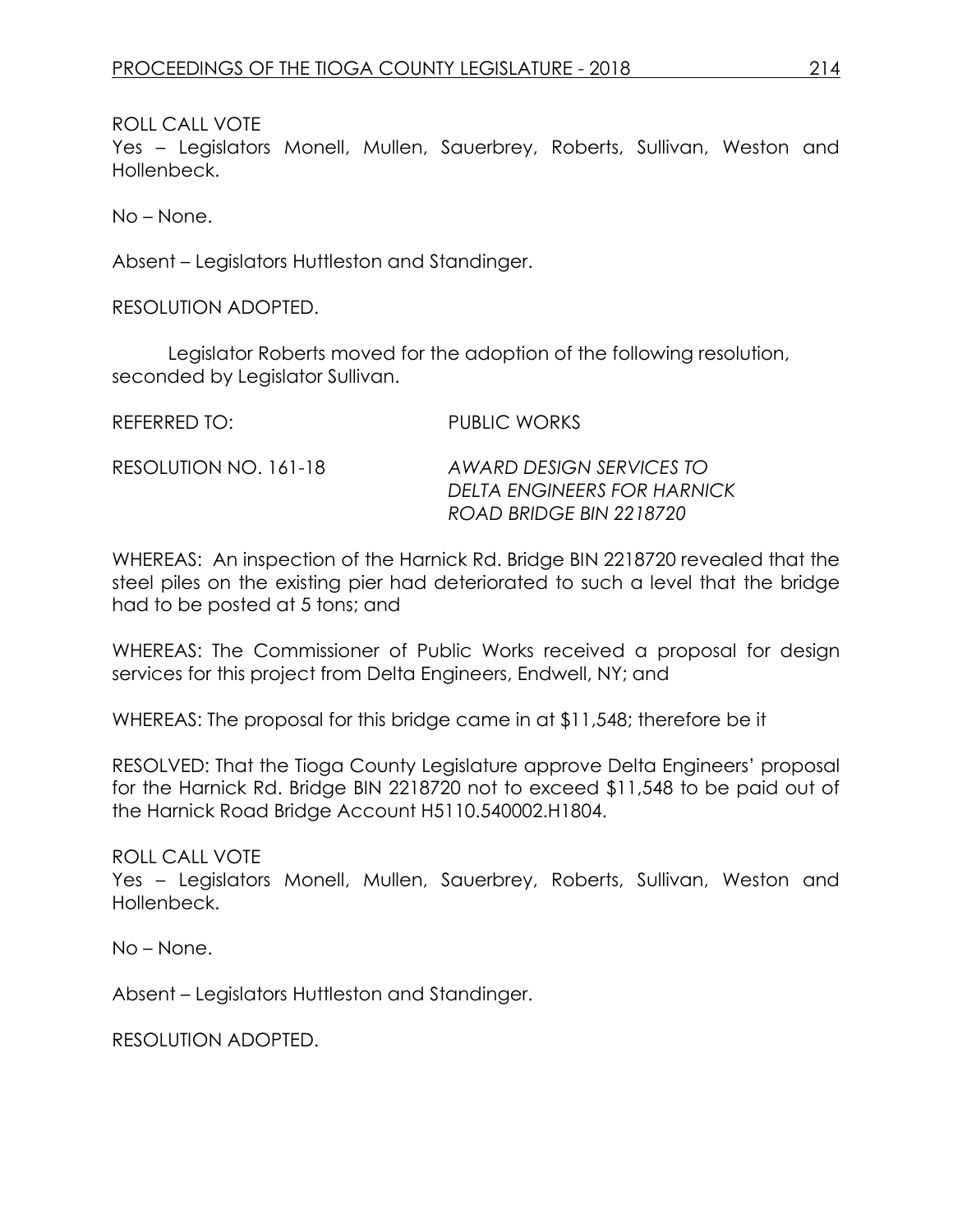Legislator Roberts moved for the adoption of the following resolution, seconded by Legislator Sullivan.

REFERRED TO: PUBLIC WORKS

RESOLUTION NO. 162-18 *AWARD CONSTRUCTION HARNICK ROAD BRIDGE BIN: 2218720* 

WHEREAS: An inspection of the Harnick Rd. Bridge BIN 2218720 revealed that the steel piles on the existing pier had deteriorated to such a level that the bridge had to be posted at 5 tons; and

WHEREAS: Funding is available for repairs to the Harnick Road Bridge BIN: 2218720; and

WHEREAS: The Commissioner of Public Works received proposals for the repairs and the proposals came in as follows:

| Economy Paving Company, Inc.      | No Bid      |
|-----------------------------------|-------------|
| R. DeVincentis Construction, Inc. | \$79,246.00 |
| Procon Contracting, LLC           | \$32,000.00 |
| Vector Construction Corp.         | No Bid      |

therefore be it

RESOLVED: That the Tioga County Legislature authorizes awarding the construction services to Procon Contracting, LLC, Vestal, NY not to exceed \$32,000.00 to be paid out of the following account:

H5110.540002.H1804 – Harnick Road Bridge – BIN 2218720 \$32,000.00

ROLL CALL VOTE

Yes – Legislators Monell, Mullen, Sauerbrey, Roberts, Sullivan, Weston and Hollenbeck.

No – None.

Absent – Legislators Huttleston and Standinger.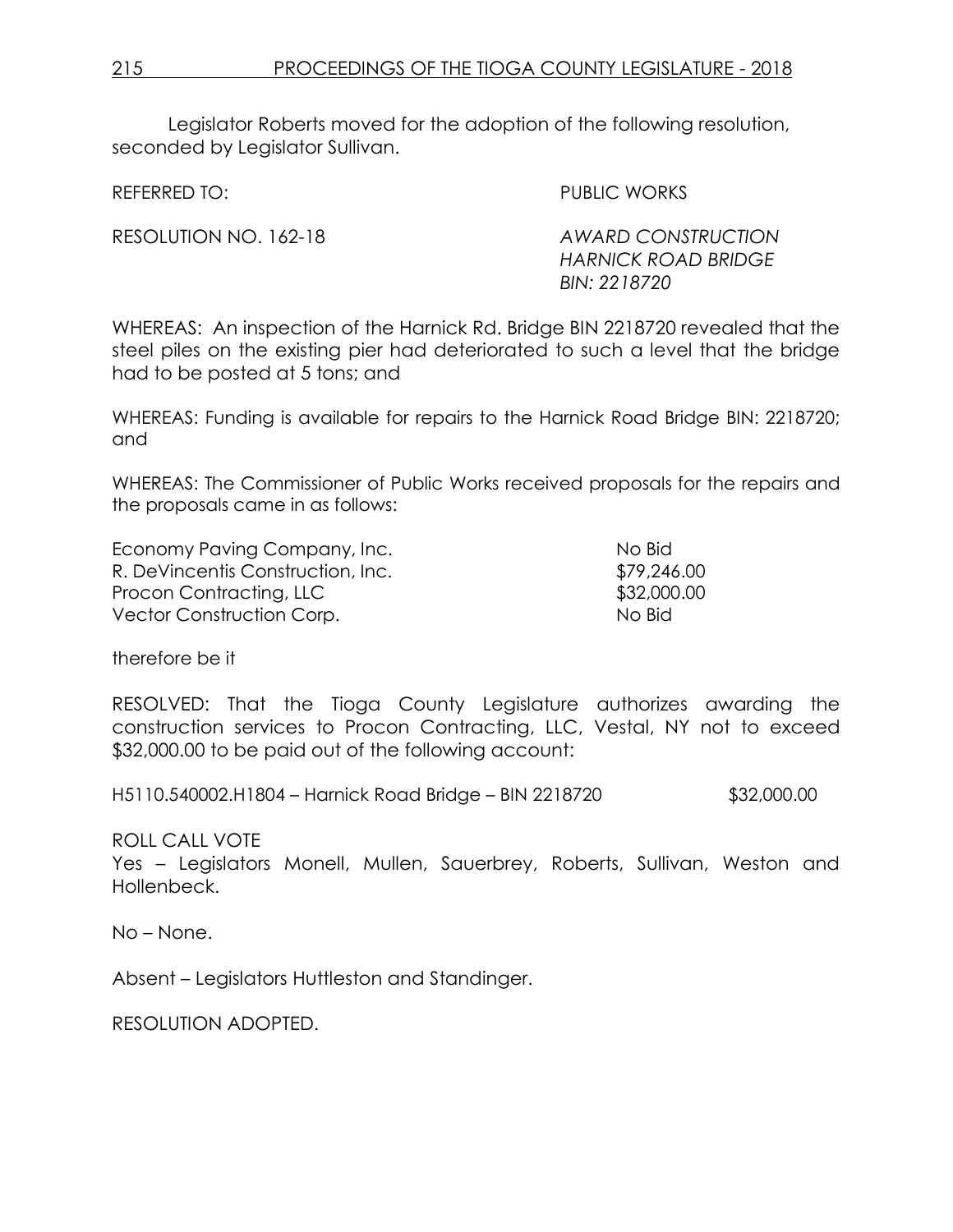Legislator Hollenbeck moved for the adoption of the following resolution, seconded by Legislator Monell.

| REFERRED TO:          | <b>PERSONNEL COMMITTEE</b>                                                    |
|-----------------------|-------------------------------------------------------------------------------|
| RESOLUTION NO. 163-18 | AMEND RESOLUTION #320-02<br><b>INCREASE CIVIL SERVICE</b><br>APPLICATION FEES |

WHEREAS: Resolution #320-02 established Application fees of \$15 for nonuniformed titles exams and \$25 for uniformed titles; and

WHEREAS: The Personnel Department will begin offering an on-line Application Portal whereby applicants may submit electronic applications as well as payment of the application fee; and

WHEREAS: The electronic payments will be collected via a PayPal account; and

WHEREAS: PayPal will charge the Personnel Department a fee of 2.9% plus 30¢ per transaction; and

WHEREAS: The Personnel Department wishes to increase the Application fees for on-line Applications to offset the PayPal fees; therefore be it

RESOLVED: That Resolution #320-02 is hereby amended to establish on-line Application fees for non-uniformed titles of \$16 and \$27 for uniformed titles effective upon start of online application portal; and be it further

RESOLVED: That the fees for Applications submitted by mail or in-person shall remain as stipulated in Resolution #320-02.

# ROLL CALL VOTE

Yes – Legislators Monell, Mullen, Sauerbrey, Roberts, Sullivan, Weston and Hollenbeck.

No – None.

Absent – Legislators Huttleston and Standinger.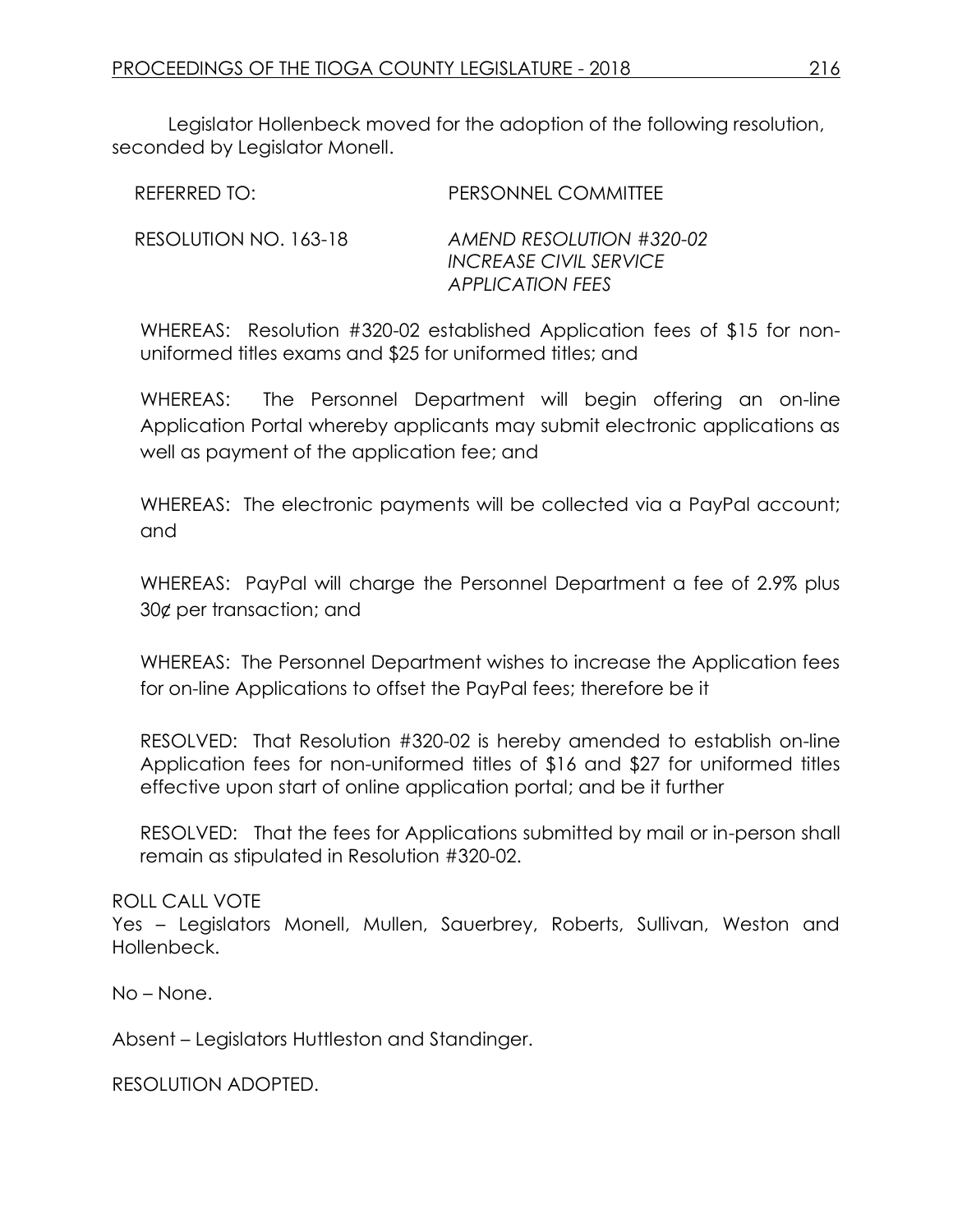Legislator Sullivan moved for the adoption of the following resolution, seconded by Legislator Weston.

| REFERRED TO:          | <b>HEALTH &amp; HUMAN SERVICES COMMITTEE</b><br>PERSONNEL COMMITTEE                                                                    |
|-----------------------|----------------------------------------------------------------------------------------------------------------------------------------|
| RESOLUTION NO. 164-18 | ABOLISH ONE (1) VACANT FULL TIME<br>ACCOUNTING ASSOCIATE I POSITION AND<br><b>CREATE OFFICE SPECIALIST III</b><br><b>PUBLIC HEALTH</b> |

WHEREAS: Legislative approval is required to abolish and create any job title within Tioga County; and

WHEREAS: Currently a vacant Accounting Associate I position (CSEA SG IV, \$26,272-\$27,472) exists within the Public Health Department since January 1, 2018; and

WHEREAS: The Public Health Director has assessed both current and long-term needs of the department; and

WHEREAS: The Public Health Director has worked with the Personnel Department to identify an appropriate classification to fill said vacancy; and

WHEREAS: The Public Health Department will be able to capture additional revenue to offset the increase in salary; therefore be it

RESOLVED: That the one (1) vacant Accounting Associate I position shall be abolished and one (1) Office Specialist III position (CSEA SG VII \$34,519-\$35,219) shall be created effective July 11, 2018.

ROLL CALL VOTE

Yes – Legislators Monell, Mullen, Sauerbrey, Roberts, Sullivan, Weston and Hollenbeck.

No – None.

Absent – Legislators Huttleston and Standinger.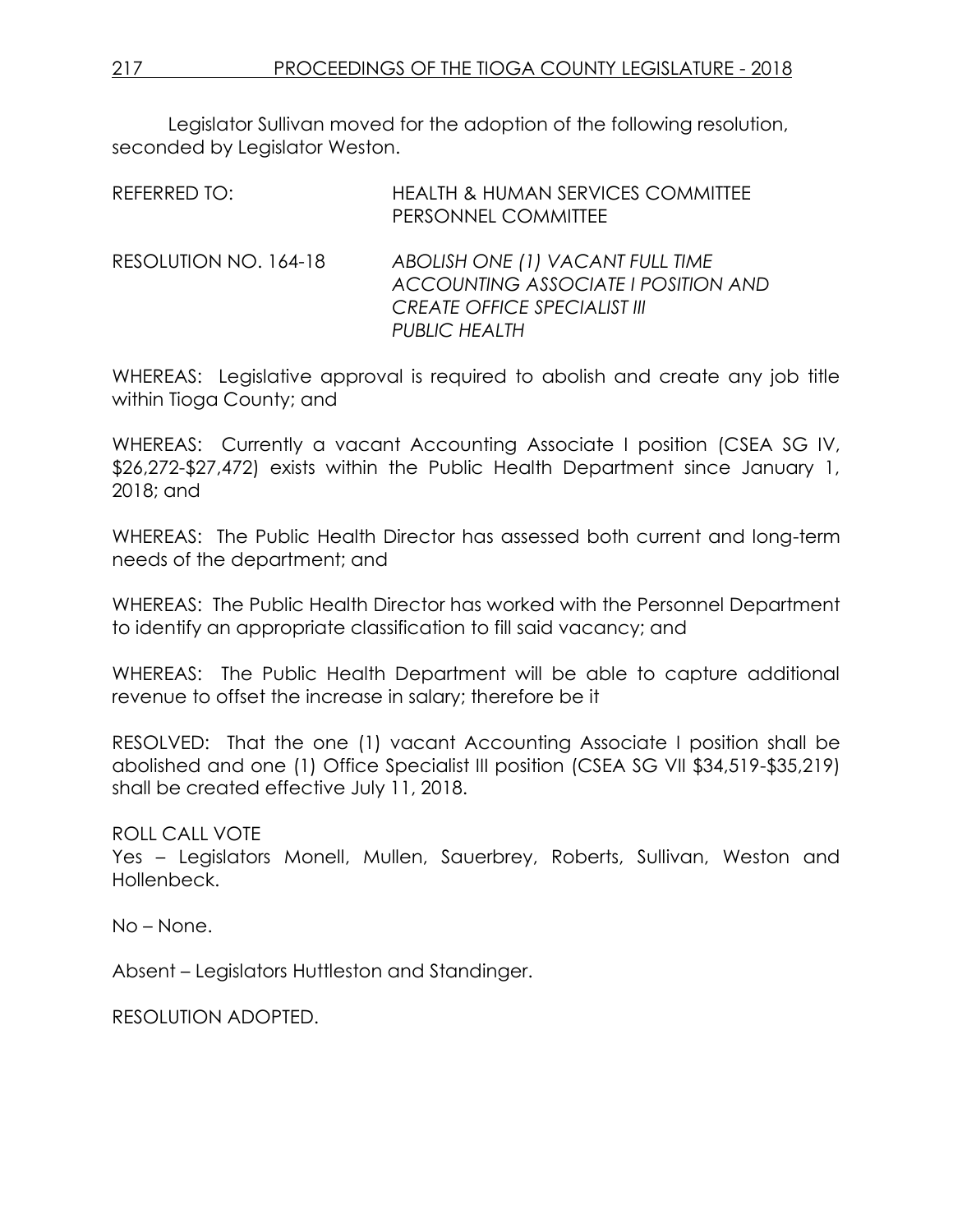Legislator Mullen moved for the adoption of the following resolution, seconded by Legislator Hollenbeck.

| REFERRED TO:          | <b>PUBLIC SAFETY COMMITTEE</b><br>PERSONNEL COMMITTEE                                                            |
|-----------------------|------------------------------------------------------------------------------------------------------------------|
| RESOLUTION NO. 165-18 | RECLASSIFY ONE (1) VACANT<br><b>CORRECTIONS OFFICER (PT)</b><br>POSITION TO COOK (PT)<br><b>SHERIFF'S OFFICE</b> |

WHEREAS: Legislative approval is required to reclassify any job title within Tioga County; and

WHEREAS: After a review of staffing needs within the jail division, the Sheriff has determined that an additional part-time Cook position is necessary; and

WHEREAS: The Sheriff currently has nine (9) part-time Corrections Officer positions vacant which are compensated at the same 2018 hourly rate (\$14.39) as a part-time Cook (PT); and

WHEREAS: The reclassification of one (1) vacant part-time Corrections Officer position will not adversely impact staffing or recruitment of this title; therefore be it

RESOLVED: That one (1) part-time Corrections Officer position shall be reclassified to Cook (PT) at the 2018 pay rate of \$14.39 per hour effective July 11, 2018.

ROLL CALL VOTE

Yes – Legislators Monell, Mullen, Sauerbrey, Roberts, Sullivan, Weston and Hollenbeck.

No – None.

Absent – Legislators Huttleston and Standinger.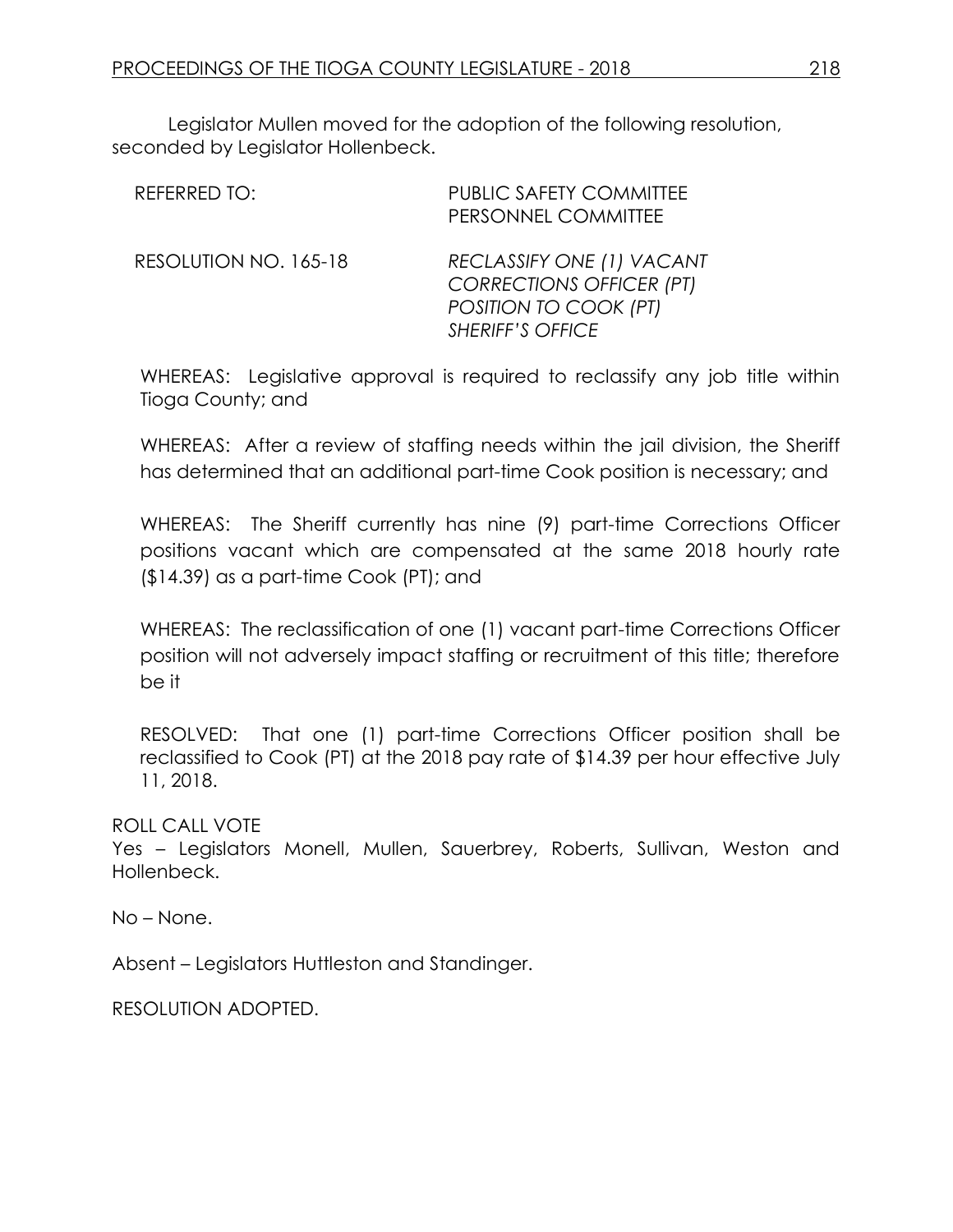Legislator Sullivan moved for the adoption of the following resolution, seconded by Legislator Weston.

| REFERRED TO:          | <b>HEALTH &amp; HUMAN SERVICES COMMITTEE</b><br>PERSONNEL COMMITTEE                                                                                          |
|-----------------------|--------------------------------------------------------------------------------------------------------------------------------------------------------------|
| RESOLUTION NO. 166-18 | ABOLISH ONE (1) VACANT FULL TIME SUPERVISING<br>CLINICAL SOCIAL WORKER POSITION AND CREATE<br>SUPERVISING PSYCHIATRIC SOCIAL WORKER<br><b>MENTAL HYGIENE</b> |

WHEREAS: Legislative approval is required to abolish and create any job title within Tioga County; and

WHEREAS: Currently a vacant Supervising Clinical Social Worker position (CSEA SG XVIII, \$59,766-\$60,466) exists within the Mental Hygiene Department since June 7, 2018; and

WHEREAS: The Director of Community Services has assessed both current and long-term needs of the department; and

WHEREAS: The Director of Community Services has worked with the Personnel Department to identify an appropriate classification to fill said vacancy; and

WHEREAS: A new classification has been drafted which addresses both credential and program needs of the department; therefore be it

RESOLVED: That the one (1) vacant Supervising Clinical Social Worker position shall be abolished and one (1) Supervising Psychiatric Social Worker position (CSEA SG XVIII \$59,766-\$60,466) shall be created effective July 11, 2018.

ROLL CALL VOTE

Yes – Legislators Monell, Mullen, Sauerbrey, Roberts, Sullivan, Weston and Hollenbeck.

No – None.

Absent – Legislators Huttleston and Standinger.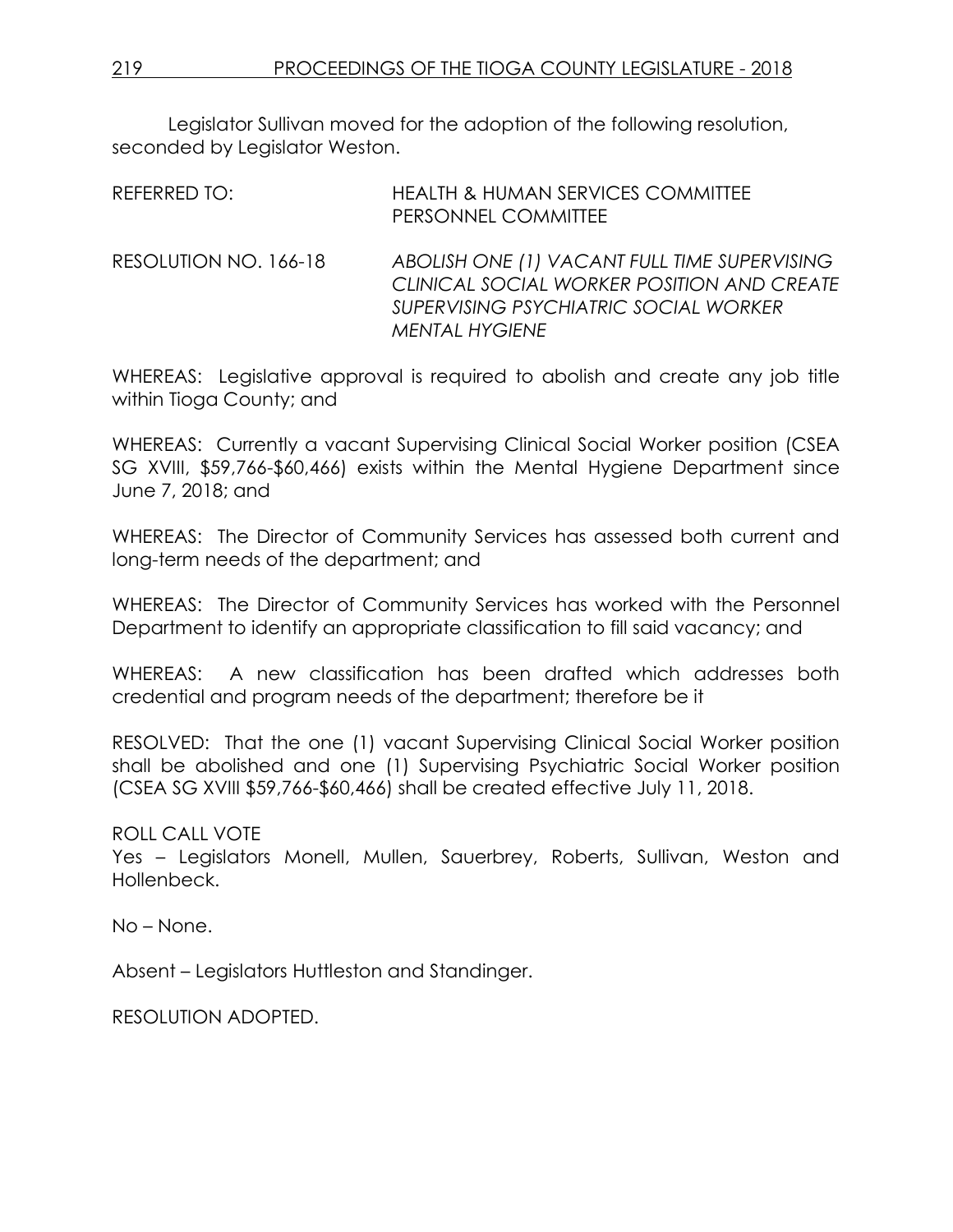Legislator Sullivan moved for the adoption of the following resolution, seconded by Legislator Hollenbeck.

| <b>REFERRED TO:</b>   | <b>INFORMATION TECHNOLOGY COMMITTEE</b><br>PERSONNEL COMMITTEE                                                                                                                                         |
|-----------------------|--------------------------------------------------------------------------------------------------------------------------------------------------------------------------------------------------------|
| RESOLUTION NO. 167-18 | ABOLISH ONE (1) VACANT FULL TIME COMPUTER<br><b>MAINTENANCE TECHNICIAN POSITION AND</b><br><b>CREATE NETWORK ADMINISTRATOR</b><br><b>INFORMATION TECHNOLOGY &amp;</b><br><b>COMMUNICATION SERVICES</b> |

WHEREAS: Legislative approval is required to abolish and create any job title within Tioga County; and

WHEREAS: Since March 2, 2012, a Computer Maintenance Technician position (CSEA SG X, \$40,296-\$40,996) has been vacant within the Department of Information Technology & Communication Services (ITCS); and

WHEREAS: Due to an upcoming retirement, the Director of ITCS would like to reclassify said current vacancy with a previously used classification in order to better staff the department; therefore be it

RESOLVED: That the one (1) vacant Computer Maintenance Technician shall be abolished and one (1) Network Administrator position (Non-union \$50,378- \$60,378) shall be created effective July 11, 2018.

# ROLL CALL VOTE

Yes – Legislators Monell, Mullen, Sauerbrey, Roberts, Sullivan, Weston and Hollenbeck.

No – None.

Absent – Legislators Huttleston and Standinger.

#### RESOLUTION ADOPTED.

Legislator Sullivan made a motion to have the following late-filed resolutions considered, seconded by Legislator Monell and carried.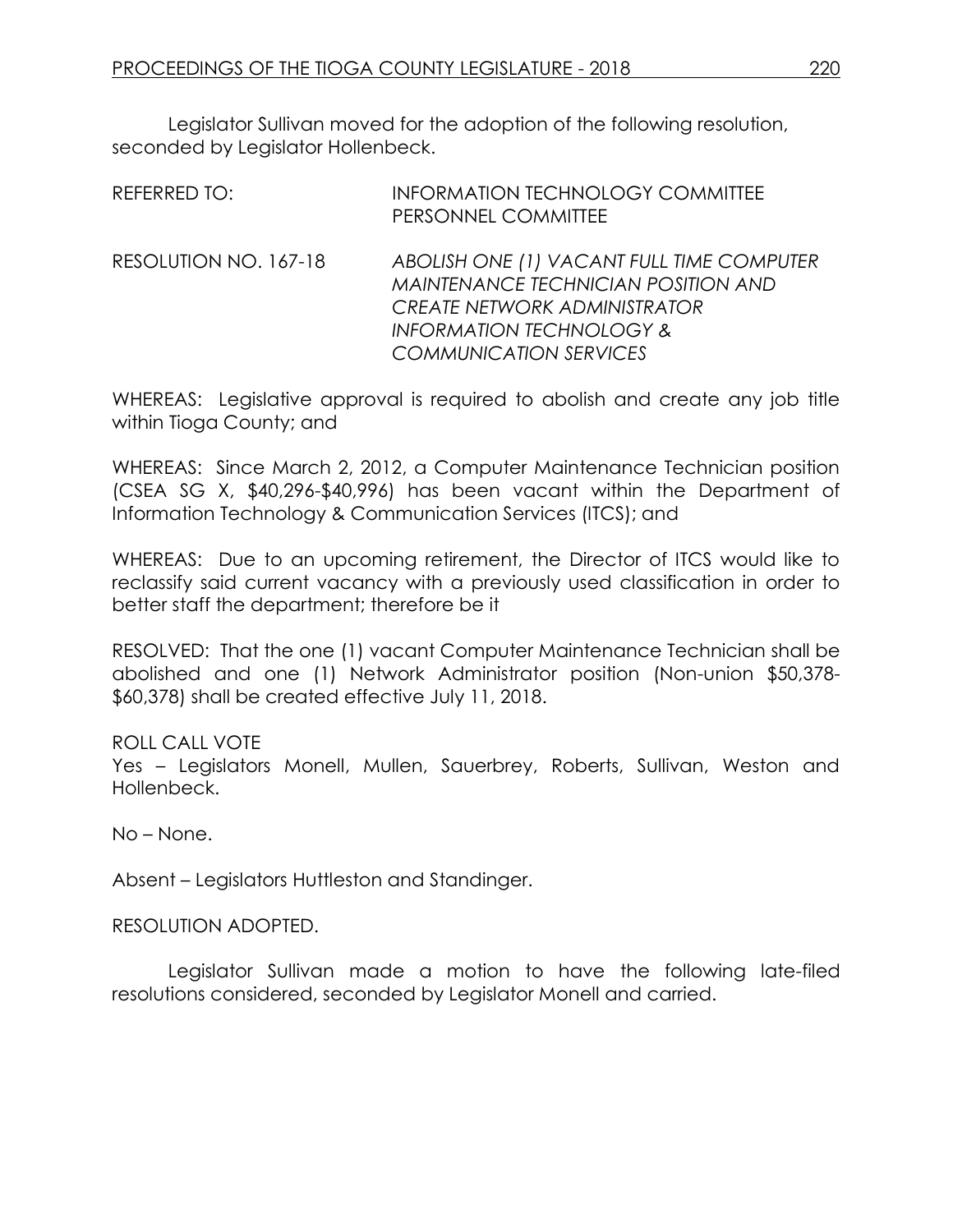Legislator Mullen moved for the adoption of the following resolution, seconded by Legislator Monell.

| REFERRED TO:          | <b>FINANCE/LEGAL COMMITTEE</b>                                                              |
|-----------------------|---------------------------------------------------------------------------------------------|
| RESOLUTION NO. 168-18 | AUTHORIZE SALE OF COUNTY<br><b>OWNED PROPERTIES ACQUIRED</b><br><b>FOR DELINQUENT TAXES</b> |

WHEREAS: Tioga County is the owner of numerous properties which it has acquired for delinquent taxes, which are surplus to the County needs; and

WHEREAS: It is the intent of the Tioga County Legislature to place the properties back on the tax rolls; be it therefore

RESOLVED: That the following properties be sold at public auction to be held in the Edward D. Hubbard Auditorium in the Ronald E. Dougherty Tioga County Office Building, 56 Main Street, Owego, New York on August 09, 2018 at 6:00 p.m. conducted by Manasse Auctioneers.

Town of Barton: 146.19-1-6; Donna M. Mills 166.19-2-65; County of Tioga

Town of Candor: 72.00-1-26; Cheryl A. Johnson 63.00-1-25.13; Harold R Vrabel

Town of Newark Valley: 54.00-1-5.20; Harold R. Vrabel

Town of Nichols: 149.00-1-33; Laura E Stempel 138.00-1-16; Tammac Holdings Corp.

Town of Owego: 129.05-4-12; Nathan J Donnelly & Carolyn B Donnelly 128.08-1-1.211; Rita Holgate 129.00-3-64; Ronald L Jayne & Larita R Jayne 129.13-1-61; JPMorgan Chase, N.A. 129.05-3-25; Corey W Relyea 128.08-3-79; Louise A Smith 128.08-1-62; Alan S Ulrich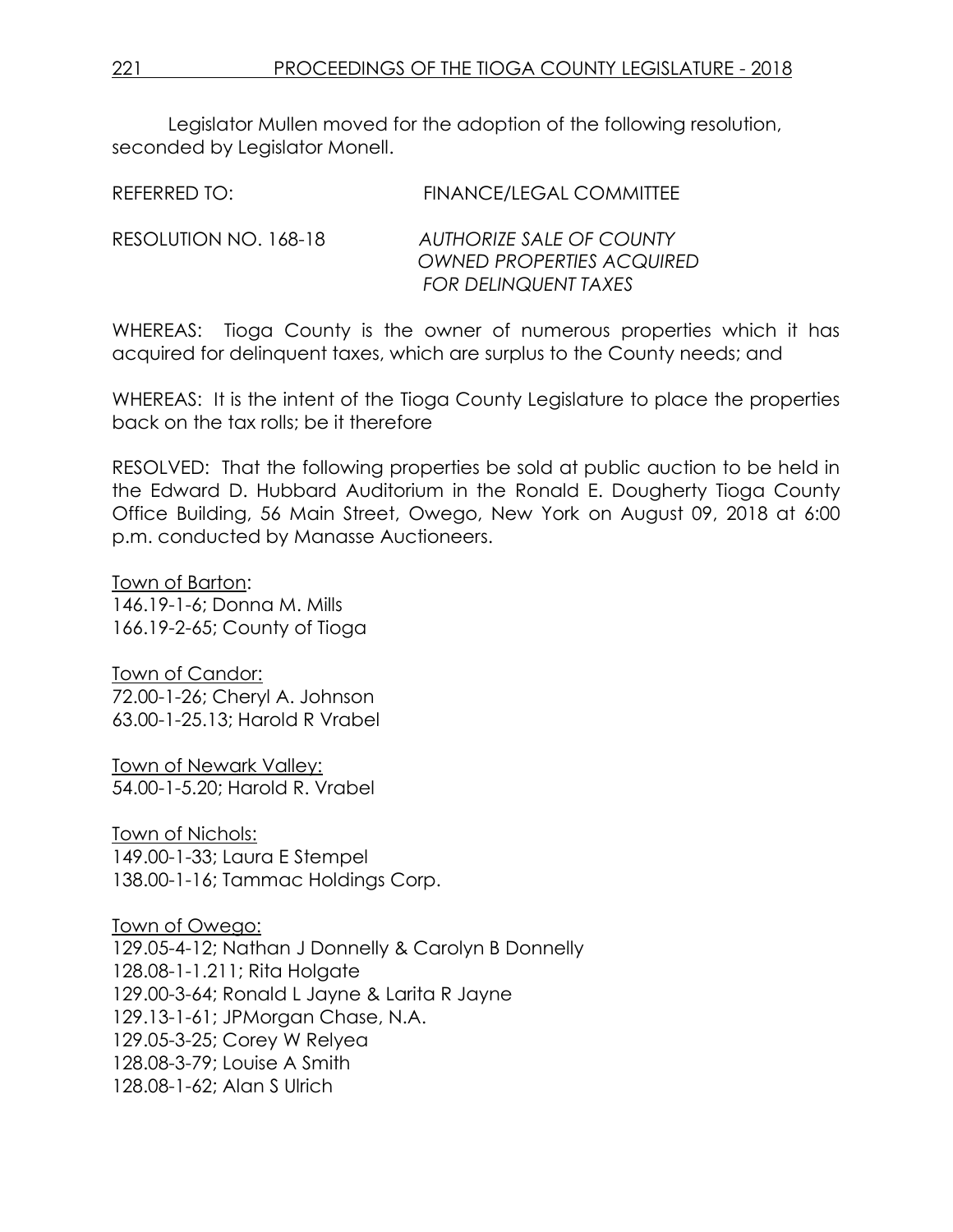Town of Richford: 4.00-1-9; Kenneth J Barnes 2.00-2-20; Xuan Zheng

Town of Tioga 136.00-1-28.10; Herbert Sandy Bonilla & Nicole C Chiarello 148.00-1-15.10; Phyllis Davies

ROLL CALL VOTE Yes – Legislators Monell, Mullen, Sauerbrey, Roberts, Sullivan, Weston and Hollenbeck.

No – None.

Absent – Legislators Huttleston and Standinger.

RESOLUTION ADOPTED.

Legislator Roberts moved for the adoption of the following resolution, seconded by Legislator Sullivan.

| REFERRED TO:          | <b>PUBLIC WORKS COMMITTEE</b><br>FINANCE/LEGAL COMMITTEE       |
|-----------------------|----------------------------------------------------------------|
| RESOLUTION NO. 169-18 | TRANSFER OF CAPITAL FUNDS AND BUDGET<br>AMENDMENT PUBLIC WORKS |

WHEREAS: Tioga County Public Works has a need to purchase a Skid Steer and associated equipment in the amount of \$69,300; and

WHEREAS: The cost of the unit is more than the 2018 budgeted funds for Capital Equipment line item Skid Steer; and

WHEREAS: Cost savings has been realized in another Capital Equipment line item for Mini Excavator; and

WHEREAS: Transfer of Capital funds and budget modifications require Legislative approval; therefore be it

RESOLVED: That capital budget transfer and modification is as follows:

|     | From: H5130 521939 Road Machinery Mini Excavator | \$4,800.00 |  |
|-----|--------------------------------------------------|------------|--|
| To: | H5130 521903 Road Machinery Skid Steer           | \$4,800.00 |  |